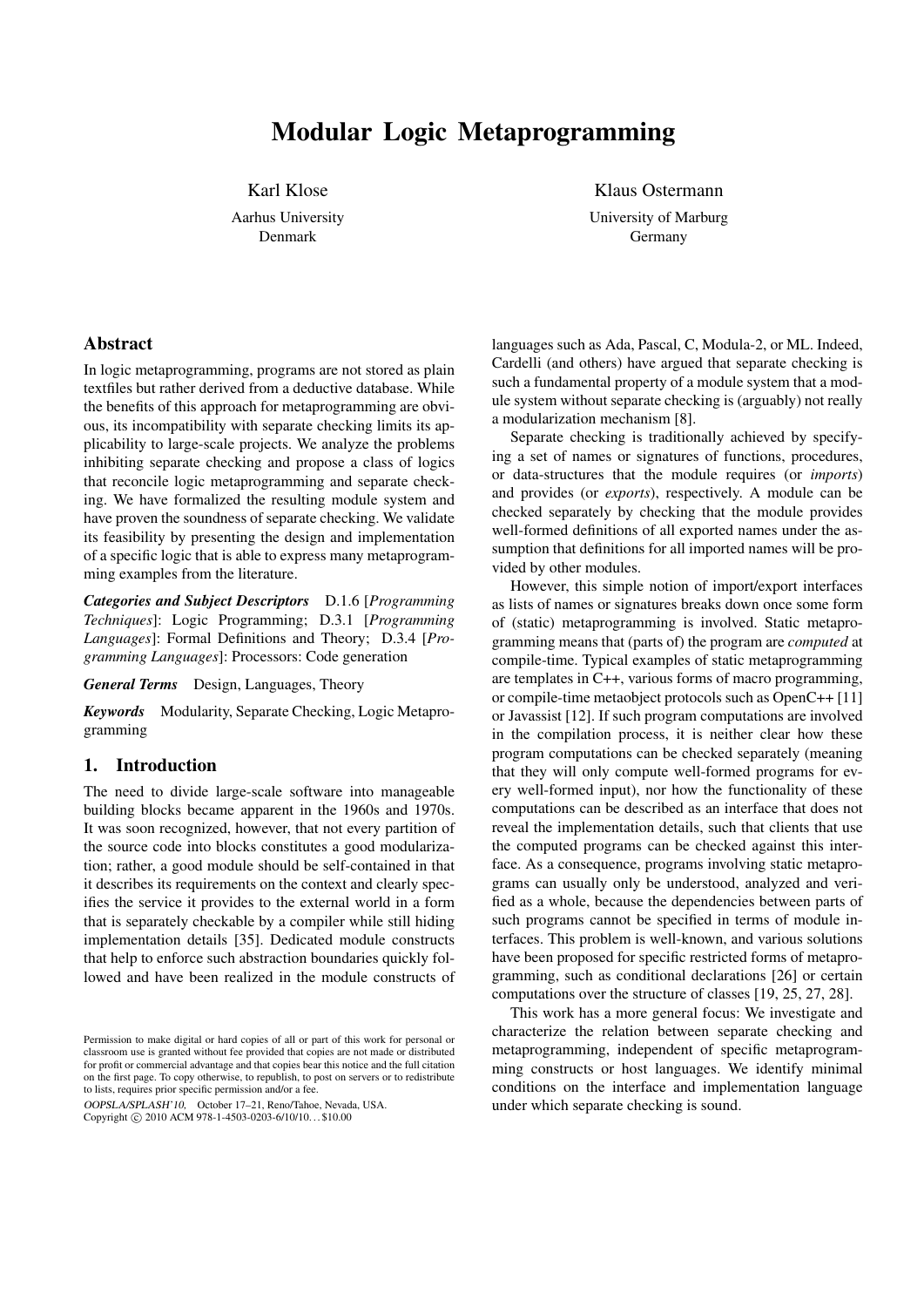We have chosen *logic metaprogramming* [14, 30, 39] as the basis for our studies, because it is one of the most general and declarative forms of metaprogramming, and because the strong semantic foundations of logic programming make it particularly well-suited for a formal treatment. In logic metaprogramming, programs are described as a deductive database in a logic language such as Prolog, and thus the shape of the final program may depend on arbitrarily complex deduction rules.

Although we use logic metaprogramming as the motivation of our approach, we believe that our results are also applicable to other forms of metaprogramming, or, more generally, to any form of programming that requires modules whose interfaces require some form of computation or deduction.

The contributions of this work are as follows:

- We analyze the tension between logic metaprogramming and separate checking and, more generally, between program generators, information hiding, and separate checking of well-formedness constraints.
- We propose a generic model of modules that describes the implementation and interface of modules in terms of formulas from a logic language, such that compatibility and consistency checks can be expressed in terms of logic validity and consistency. This model does not depend on a fixed logic or object language; rather, it axiomatizes the requirements on the logic and the object language under which separate checking is sound. Module constructs ranging from traditional modules which import/ export lists of names to sophisticated modules that can give interfaces to program generators can be uniformly described as instances of this model, via logics that satisfy the axioms. The structure of our formalization has been inspired by (and can be seen as a generalization of) Cardelli's seminal work on separate checking [8].
- We present a design and implementation of an actual module description logic,  $\mathcal{F}_{P+}$ , that fits to the axioms described in our formalization and is sufficiently powerful for many typical use cases from logic metaprogramming. The logic is the pure part of Prolog (no negationas-failure, cuts etc.) plus a few simple, well-known extensions from  $\lambda$ Prolog [33]. We demonstrate by means of examples how a small, Java-like object-oriented programming language can be modeled in our system and be equipped with metaprogramming constructs.
- We explore the design space of instantiations of our model by presenting other possible logic languages and discussing their respective expressiveness to model object languages and metaprogramming constructs. We also discuss applications of modular logic metaprogramming for generating design pattern implementations, crosslanguage type systems, and pluggable type systems.

The remainder of this paper is structured as follows. First, we introduce logic metaprogramming and discuss its modularity problems (Sec. 2). Then we show informally what steps need to be taken to make logic metaprogramming modular (Sec. 3). In Sec. 4, we present our formalization of module description logics. We describe an implementation of a module system based on the formalization and the implementation of the  $\mathcal{F}_{P+}$  logic in Sec. 5. We discuss advantages and limitations of our approach in Sec. 6. Section 7 compares to related work. Section 8 concludes. Appendix A contains the proofs of all theorems presented in the paper.

## 2. Logic Metaprogramming

In (static) logic metaprogramming (LMP) [14, 39], a logic language (the *meta language*) is used to specify programs in another language (the *object language*). In the following we give a brief introduction to LMP by encoding a typical metaprogramming example using Prolog as meta-language and a functional toy object language which we call FP. We will discuss both the expressiveness and the problems of LMP in terms of this example.

Although the main implementation of our framework is for the Java programming language, we will use FP as an example object language in this section. Since it is much simpler, it allows us to show every aspect of modeling a language in our framework for modular logic metaprogramming (MLMP) in full detail. Although Java is a much more powerful and complex language, it does not add many interesting issues for our purposes that do not already arise in FP. We will discuss our Java incarnation of our model in Sec. 5.3.

#### 2.1 Logic Metaprogramming Systems

An LMP system consists of three parts: A front-end, a deductive database, and a back-end.

The *front-end* reads object language terms from data streams, and converts these terms to a form understood by the meta language. For example, the front-end could translate a function fun  $f = arg+1<sup>1</sup>$  into the Prolog term funimpl(f,add( $arg,1$ )). For our further treatment we ignore the front-end, since it is not interesting, and concentrate on the part where the input is already transformed into logic formulas.

The *deductive database* contains the representation of the object language program generated by the front-end and a set of program computation rules. The program computation rules are either in some form encoded in the object language programs, or the programmer may directly access the deductive database, or there could be just a fixed set of predefined computation rules. The origin of the program computation rules is irrelevant for the purpose of this paper. The database

 $1$  FP is a first-order functional language with integers and addition as only available primitive type and operation, respectively. Each function has exactly one implicit parameter which is called arg.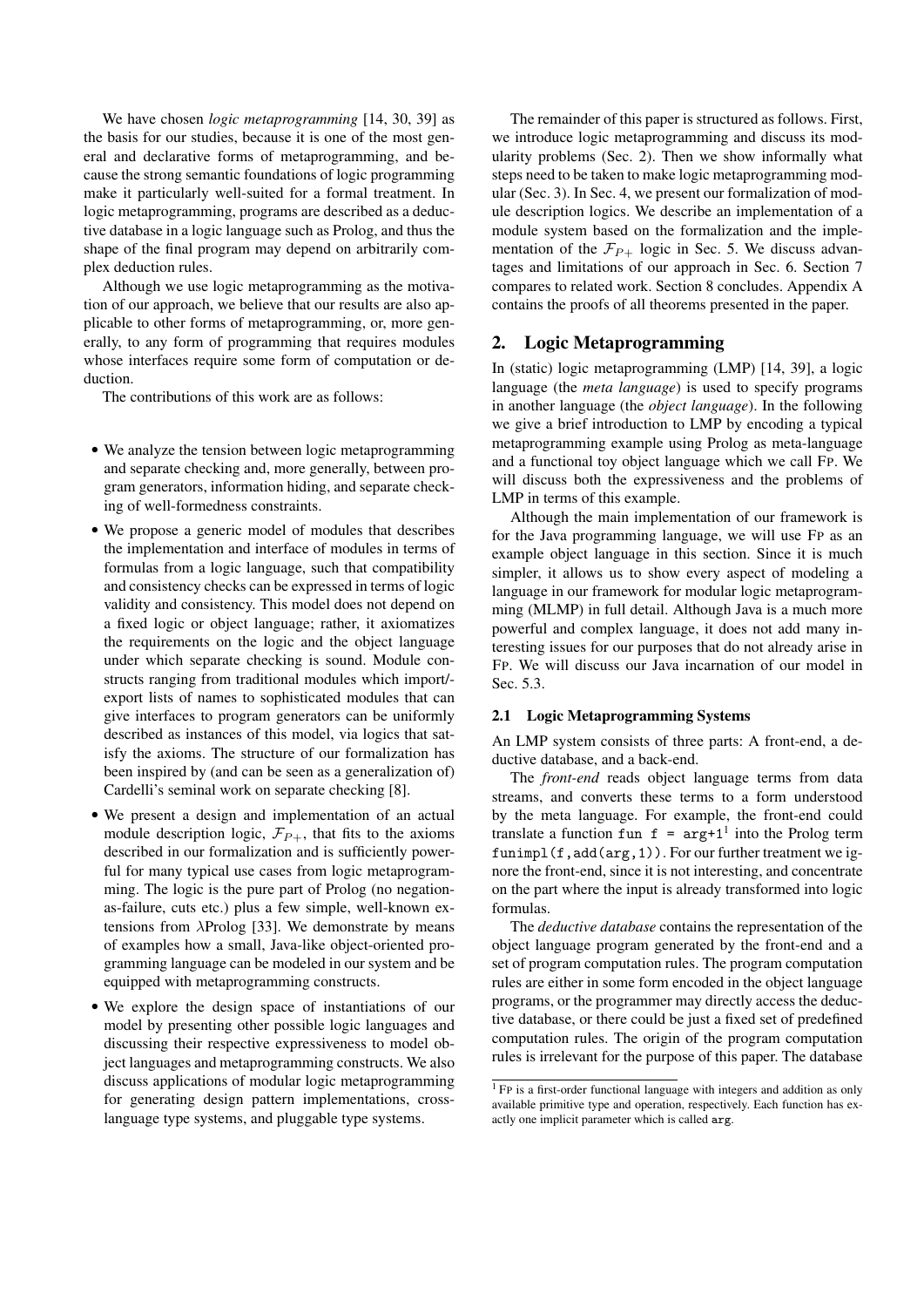```
funimpl(f1, add(5, arg)).
funimpl(f2, add(7, call(f1, arg))).
funimpl(compose(A, B),
       add(call(A, arg), call(B, arg)))
  \leftarrow funimpl(A, _), funimpl(B, _).
funimpl(f3, add(arg, call(compose(f1,f2), 13))).
```


may also contain auxiliary (library) rules that help in writing program computation rules, such as rules to look up things in the program. Furthermore, the deductive database contains a deduction mechanism, which can be used to derive all possible variable substitutions under which a query can be deduced from the database.

The *back-end* of the system uses the deductive database to generate the program in object language syntax. To this end, the back-end typically generates all solutions to queries that represent object language entities of interest for the current program, and generates code for these solutions. For example, the query funimpl(Name, Body) generates all function definitions that can be deduced from the current database. For each successful substitution found for these queries code is generated. If the database contains recursively applicable program computation rules, the naïve strategy of iterating over all possible program entities will not terminate. To solve the problem of such infinitely large code bases, a strategy to select only those parts of the deductive closure of the database that are relevant to the program at hand is required. This could be just a list of function names, or a computation of every program entity transitively referenced from the "main" function. The choice of this strategy is irrelevant for this work; we just assume that some terminating program generation strategy is available.

## 2.2 Example: A Generic Function Composer

The example in Fig. 1 shows a typical use case for metaprogramming. The code defines two ordinary functions f1 and f2, and a function defined by a proper metaprogram: compose composes two functions A and B by calling each with the given argument and adding their results. <sup>2</sup> The last function f3 uses the metaprogram by calling a composed function compose(f1, f2). Using a straight-forward semantics for FP, we expect f3 to be equivalent to the function add(arg, 43) at runtime.

This small metaprogram is a typical example of the use of metaprogramming to solve a programming problem that requires abstraction over elements of the language that are not 'first class': In our example language FP it is not possible to write abstractions involving functions, but we can provide such abstractions using metaprogramming.

Although metaprogramming would not be necessary to implement this example in a higher-order functional language, every programming language has some structures that are not 'first class', so metaprograms are needed to implement abstractions over these structures. For example, classes in object-oriented programming languages like Java or C# or data type definitions in Haskell are not 'first class'. The lack of abstractions over classes, in particular, is a commonly encountered problem and metaprogramming techniques like code generation and language extensions are often used to deal with it. For example, the definition of generic proxy classes or pair classes is a typical metaprogramming example in OO languages [25].

Our example can be seen as a small-scale version of these more sophisticated applications of metaprogramming. We have implemented examples for the aforementioned more realistic usages of metaprogramming, but they are more complicated and do not add anything to the discussion that cannot also be illustrated in terms the simplistic function generator example.

Since metaprograms cannot be understood by the compiler or interpreter for the object language, the system needs to generate code for the instance of compose that is used in f3. How the resulting names for composite functions such as compose(f1, f2) are represented in object code is a responsibility of the back-end. For example, it could generate a new function name such as compose\_f1\_f2.

## 2.3 Representation Choices

There are several design choices in the representation of object programs. For our purposes, the granularity and the openness of the representation are significant. Regarding granularity, function bodies could also be treated and processed as opaque constants rather than being decomposed into term representations of their abstract syntax trees as in our example. Only in the latter case can the deductive database also be used to perform interesting computations on the expression level, but if such kinds of computations are not required, then an opaque constant representation is sufficient.

Representations also differ in their openness, which boils down to the decision whether a constructor in the object language is represented as a term constructor (closed) or predicate constructor (open) in its encoding. We have represented function definitions via a predicate, which means that new functions can be added to the database without changing any existing code. Function bodies, on the other hand, are represented as terms, which makes it impossible to add something to a function body without actually modifying the term. This difference becomes interesting when one considers, for example, whether the methods of an object-oriented class should be represented in an open or a closed way. These choices have implications for extensibility as well as

<sup>2</sup> We adopt the Prolog convention to use upper-case letters for variables and for anonymous variables.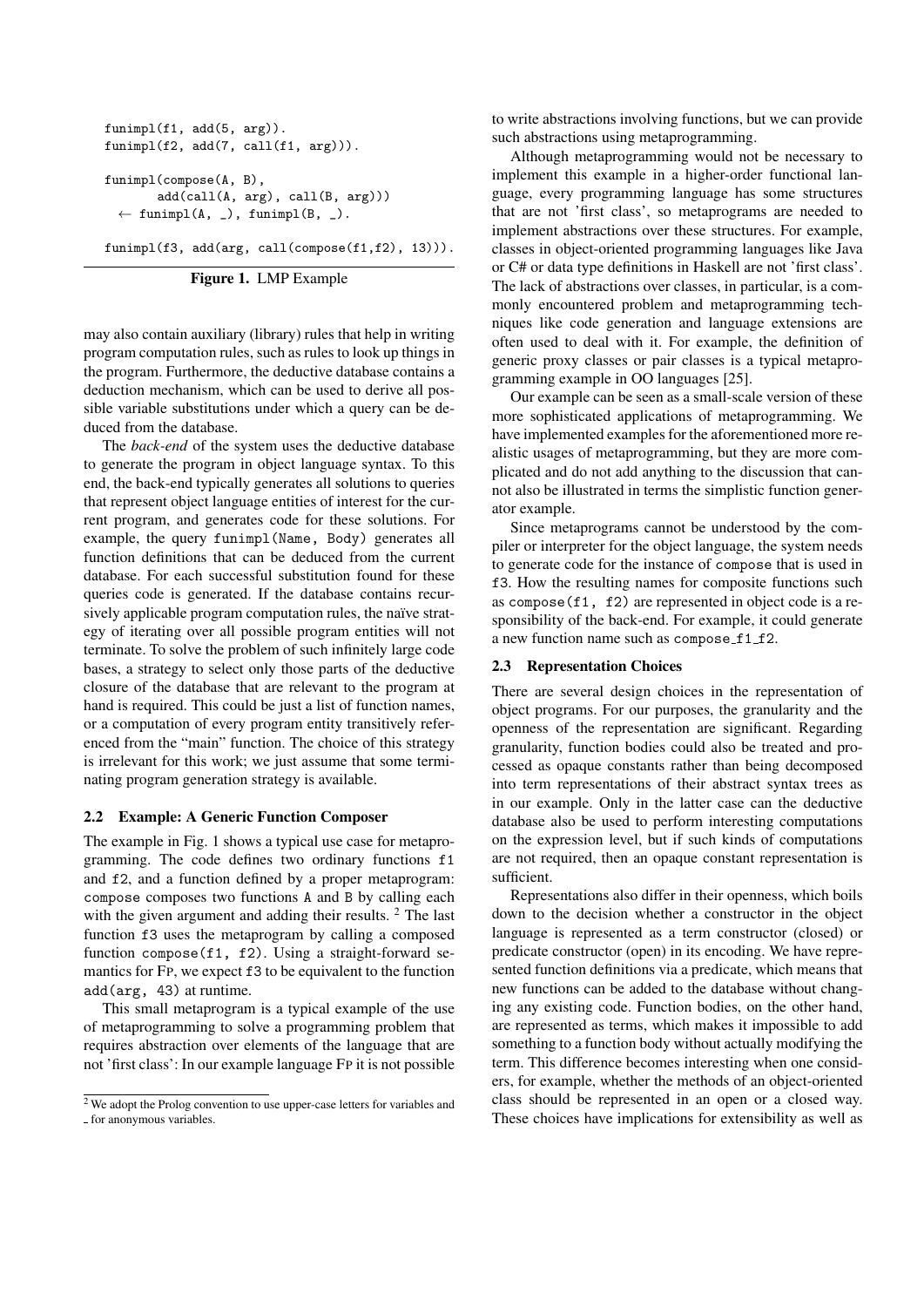separate checking and will be discussed later on in detail (Sec. 6.3.2).

## 2.4 Lack of Modularity

Logic metaprogramming – like most other metaprogramming constructs – does not provide any modular checks making sure that computed programs or their clients are well-formed. If we look at the metaprogram and at f3 in Fig. 1, then it is obvious that neither of them can be checked in a modular way, using only the interfaces of other referenced entities.

The code for a composed function in Fig. 1 is only available after instantiation with two concrete functions, and it is not obvious how to make sure that the program generator will only generate well-formed functions. On the other hand, the function generator does not have an interface that could hide its implementation details, hence the call to compose  $(f1,f2)$  in f3 can only be type-checked by considering the full implementation (and computing the specific instance) of the function generator.

Consequently, errors are only detected after the generated programs are rejected by the object language compiler or interpreter. At this point, however, it becomes very difficult to understand the origin of the error, since the error occurs in generated code whose form depends on possibly complex computations. It is obviously desirable to check metaprograms and their clients once and for all in a modular way instead.

# 3. Modular LMP

The main reason why separate checking is not possible in LMP is that there is no interface mechanism which can describe the behavior of program generators in a way that enables information hiding, yet contains sufficient information to check each module separately. In the following, we will hence revisit our example and discuss what kind of information must be available in the interface and what properties the checking algorithm must have such that separate checking is possible. After this informal discussion, we will generalize our findings in the form of a formal definition in Sec. 4, which can also be read in parallel with this section. We will also identify various requirements on the logic solver that do not hold for standard Prolog-like solvers, but we will defer the discussion of how we addressed these requirements until Sec. 5.

A variant of Fig. 1 as a set of modules is shown in Fig. 2. Each module starts with the keyword MODULE and consists of up to four sections: REQUIRES, IMPLEMENTATION, PRO-VIDES, and IMPLEMENTATIONPROVIDES. The REQUIRES part describes the constraints on the context under which the module can be used. The IMPLEMENTATION part gives the implementation, and the PROVIDES part states what is exported to the external world. The IMPLEMENTATIONPRO-

```
Module % We call this module m1 in the text
Implementation
 funimpl(f1, add(5, arg)).Provides
 fun(f1).
Module % We call this module m2
Requires
 fun(f1).
Implementation
 funimpl(f2, add(7, call(f1, arg))).
Provides
 fun(f2).
MODULE % We call this module m3
Requires
 fun(compose(f1,f2)).
Implementation
 funimpl(f3, add(arg,
                 call(compose(f1, f2), 13))).
Provides
 fun(f3).
Module % We call this module compose
Implementation
 funimpl(compose(A, B),
         add(call(A, arg), call(B, arg)))\leftarrow fun(A), fun(B).
Provides
 fun(\text{compose}(A,B)) \leftarrow fun(A), fun(B).Module % We call this the system module
ImplementationProvides
 fun(F) \leftarrow funimpl(P, Body), bodyok(Body).
 bodyok(arg).
 bodyok(N) ← number(N). % number is a built−in
 bodyok(add(E1, E2)) \leftarrow bodyok(E1), bodyok(E2).bodyok(call(F, A)) \leftarrow fun(F), bodyok(A).
```
Figure 2. Modular version of Fig. 1

VIDES section is just a shorthand for copying definitions into both the IMPLEMENTATION and the PROVIDES part.

In our module system, every imported feature of another module must be described explicitly in the module's RE-QUIRES part. This enables completely separate checking; no other module is "referenced" (our modules do not have names anyway); rather, required and provided features are matched during module composition.

While the enumeration of every feature expected of another module may seem a bit cumbersome, it is the only way in which a module can be checked completely independent of its context. However, there could be different ways to arrive at this specification. For example, the requirements could be inferred from the implementation by an appropriate algorithm, or a lightweight device (such as a preprocessor) that allows one to import everything that is exported by an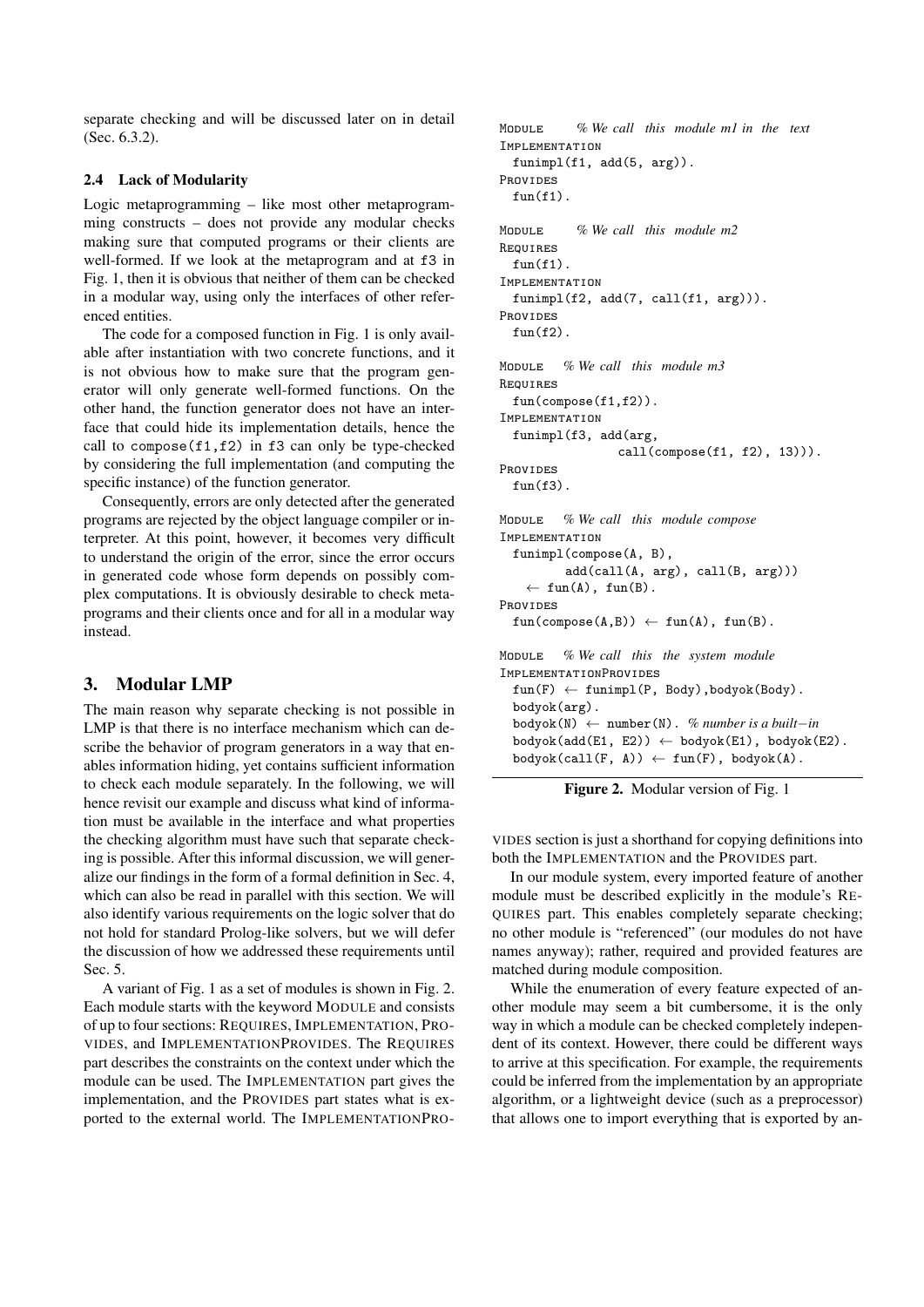other module (such as header files in C or imports in Java) could be implemented. Which (if any) of these mechanisms is used is not relevant for this work. Our modules could be viewed as a kind of intermediate layer, where conventional import statements are transformed into the required form by copying the referenced module's PROVIDES to the module's REQUIRES part. However, for this work we just assume that all requirements are explicitly specified.

The code in Fig. 2 contains one module that was not present in Fig. 1: the *system module*. The system module is special in that its PROVIDES part is implicitly part of the REQUIRES part of each other module; apart from this special role it is just another module. It is hence similar to, say, the java.lang package in Java or the "Prelude" in Haskell. In our system, however, we can use this module to define the static semantics and well-formedness of our language. We can see that the system module in Fig. 2 defines a simple type checker for  $FP<sup>3</sup>$ .

#### 3.1 Validity of Modules

Let us now discuss the meaning of the different parts of our modules. In traditional module systems, the PROVIDES and REQUIRES parts of a module consists of a list of names or type signatures, and a module is *valid* if, under the assumption that if all *required* identifiers are bound to implementations of the correct type, the implementation part of the module gives correct definitions of all identifiers/types in the PROVIDES part. Furthermore, two such modules are compatible, if they do not require an identifier to be bound to contradicting types and they do not export the same name [8].

In the case of our modules, a module is *valid* if each formula in the PROVIDES part is a *logical consequence* of the declarations in the REQUIRES part and the declarations from the implementation. In the example, the modules provide formulas of the form  $fun(F)$ . It is easy to see that both module m1 and module m2 are valid, and that validity coincides with type safety as defined by the system module. Note that both modules can be checked completely separately, using only the PROVIDES part of the system module as external input.

Module m3 can now also be checked separately, due to the explicit requirement fun(compose(f1, f2)) in its RE-QUIRES part. In particular, it can be checked independently of the metaprogram for composing the functions. This solves the first problem identified in the previous section: The lack of separate checking of clients of the code generator.

The more interesting challenge is the well-formedness check of the compose function generator, because it involves proving formulas containing universal quantification (variables are implicitly universally quantified) and implication. To this end, let us analyze the derivation of the  $fun(\text{compose}(A, B)) \leftarrow \dots$  property at the end of the compose module. The property is universally quantified over A and B. In proof theory (and in our solver), the deduction rule for universal quantification is  $\frac{\Gamma \vdash P(c)}{\Gamma \vdash \forall X.P(X)}$ , where c is a fresh constant, hence let a and b be fresh constants for these variables. This leaves us with the task of proving

$$
R \cup I \vdash \verb|fun| ( \verb|compose(a,b)) \leftarrow \verb|fun(a), \verb|fun(b),
$$

where  $R$  and  $I$  are the formulas from the requirement and implementation part of the module, respectively. The deduction rule for implication is  $\frac{\Gamma, A \vdash B}{\Gamma \vdash A \to B}$ , hence we must prove fun(compose(a, b)) in the context  $R \cup I \cup \{ \text{fun}(a),$  $fun(b)$ . Now type-checking the function calls in the function generator will succeed, because when the type-checker queries fun(a) and fun(b), respectively, in the last clause of the bodyok predicate, this query succeeds because they are in the context. Hence the interface of the function generator is now also sufficient to check, once and for all, that all functions generated by this computation will be well-formed - which solves the second problem identified in the previous section: The lack of separate checking of code generators/meta programs.

#### 3.2 Consistency and Compatibility

So far, we have only looked at the problem of checking a single module separately. However, the purpose of a module is to be composed with other modules, which raises the issue of module compatibility. A trivial solution would be to regard all modules as mutually compatible, but this would mean that many common compatibility requirements in real languages could not be modeled within our system, like forbidding two modules to export the same name or to create a cycle in an inheritance hierarchy.

Such constraints arise frequently in conjunction with metaprogramming. For example, a typical pattern for variability management in C++ is to use #ifdef preprocessor directives to switch between different variants of a class or method. Some configurations of the switches of #ifdef directives are often contradictory because, say, the same method would be defined twice. To enable separate checking, it is hence important that one can state these dependencies in the module's interface.

In our setting, we model incompatibility between modules as interfaces that are contradictory – that is, the union of the interfaces of the modules is inconsistent. Inconsistency cannot be directly expressed using Prolog, because sets of Horn clauses are always consistent by construction. A common way [31] to deal with this problem in a resolutioncompatible way is to introduce a distinguished constant ⊥ to act as a symbol for inconsistency. This constant can be used in heads of clauses and a proof of  $\perp$  from a given set of formulas marks this set as inconsistent.

For example, a module may define two variants of a function f1, one of which calls a conditionally included function

<sup>&</sup>lt;sup>3</sup> For simplicity we have shown a type checker that cannot deal with recursive functions. One way to support recursive functions is to exchange the goal bodyok(Body) in the definition of fun(F) by bodyok(Body) ← fun(F). This is not standard Prolog code but supported by our solver.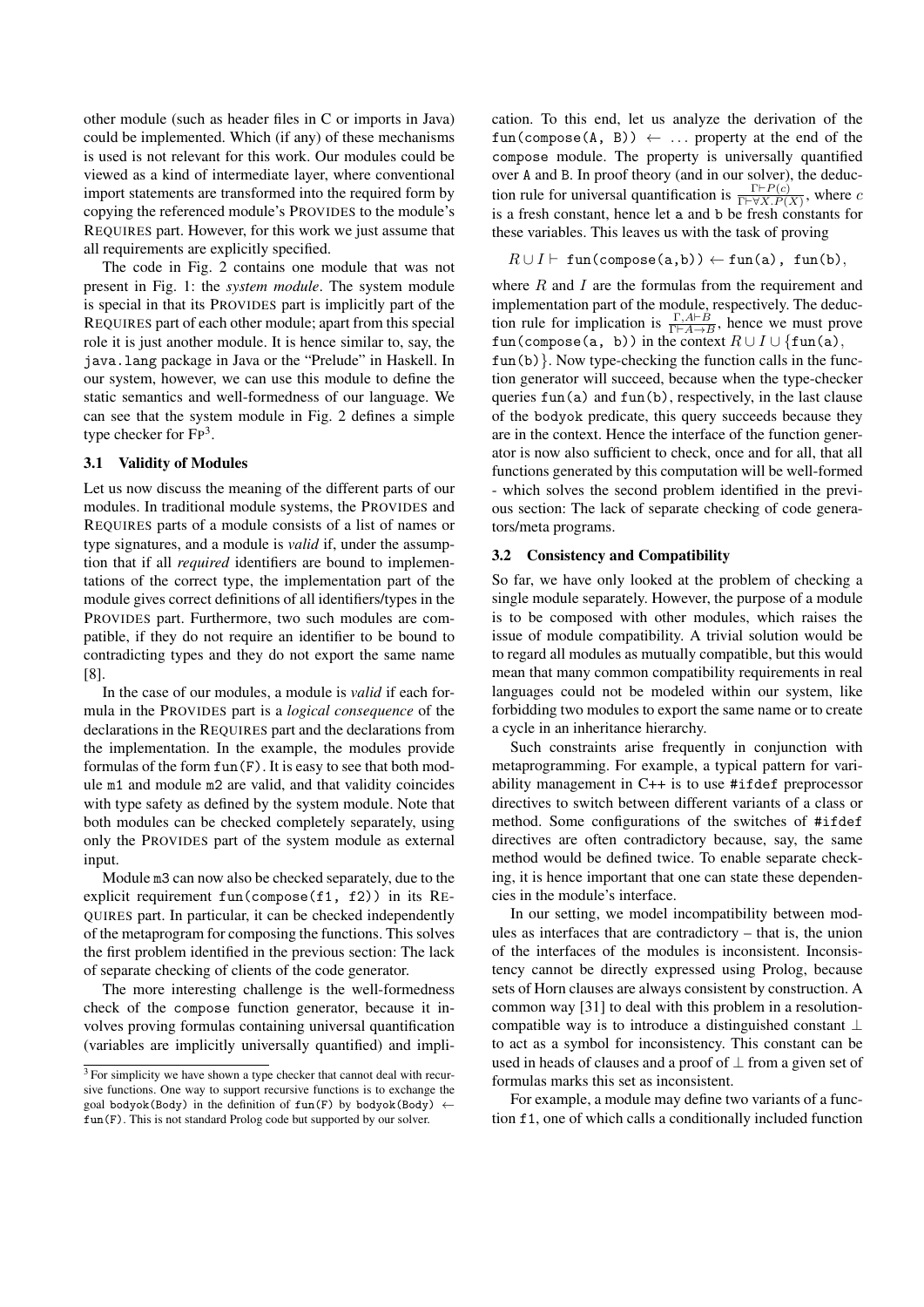f2. The switches for these functions are a, b, and c. The dependencies can be expressed as follows:

```
MODULE
Requires
  \perp \leftarrow a,b.
  c + b.
Implementation
  funimpl(f1, add(5, arg)) \leftarrow a.
  funimpl(f1, add(7, call(f2,arg))) \leftarrow b.
  funimpl(f2, add(9, arg)) \leftarrow c.
Provides
  fun(f1) \leftarrow a.
  fun(f1) \leftarrow b.fun(f2) \leftarrow c.
```
The check for module validity will take care that this module is well-formed for every combination of the switches that satisfy the requirements (notice that the call to f2 in the second variant of f1 will only type-check due to the  $c \leftarrow$ b constraint in the REQUIRES part). Module compatibility makes sure that this module will never be composed with a module or a set of modules that make it possible to derive both the a and the b switch; in this case, the system would be able to prove  $\perp$  and would mark this set of modules as incompatible.

With this notion of inconsistency, we can now define what it means for modules to be consistent and compatible with other modules. First, a module is *consistent* if it is valid, and if its interface (i. e., REQUIRES∪PROVIDES) is consistent as a logic theory, that is, it is impossible to deduce  $\bot$ . Furthermore, a set of modules is *compatible*, if the union of their interfaces is consistent. It is important that module compatibility depends only on the interface but not the implementation because module compatibility should not depend on implementation details. Later we will formulate a theorem that module composition cannot "go wrong" if only consistent and compatible modules are composed, and that module compatibility is preserved by module composition.

A weaker notion of compatibility checking of a set of modules would be to check compatibility only pairwise. However, this would not be sound. For example, module 1 may provide a, module 2 may provide b, and module 3 may require  $\bot \leftarrow a$ , b. These modules are pairwise compatible, yet their composition would lead to an inconsistent module.

#### 3.3 Information Hiding

Information hiding in our system is formalized by the requirement that the union of requirements and implementation must logically *imply* (but not be logically equivalent to) the PROVIDES part. However, since sets of logic (implementation) formulas may be inconsistent, we have to be careful that the implementations of two modules are not incompatible (meaning: their union is inconsistent) although their interfaces are compatible. For example, if we would not restrict the kinds of formulas in the implementation part, the following module would be consistent and compatible with every other module (since its interface is empty), yet its implementation is incompatible with any module that provides a function foo:

```
Monii F
Implementation
\perp \leftarrow funimpl(foo, arg).
```
This example illustrates that we need more fine-grained control over the kind of information that can be hidden in module implementations. It must not be possible to put formulas into the implementation that may "silently" conflict with implementations and interfaces of other modules. Just forbidding the use of  $\perp$  in the implementation part does not solve the problem, since one module may hide a function foo in its implementation part, and another module may contain a ⊥←funimpl(foo, arg) rule in its REQUIRES part.

To deal with this problem, we make a distinction between formulas that can be used to describe hidden implementation details (*implementation formulas*) and formulas that are used to describe module interfaces. Implementation formulas have the property that they are always consistent with arbitrary sets of other implementation formulas, and thus can be used in the implementation without further restrictions. If we want to use interface formulas in the implementation, there would be the possibility of an inconsistency. To prevent a module from hiding this possible source of inconsistencies, we require that all interface formulas that appear in the implementation must also appear in its PROVIDES part. The details of this mechanism will be discussed in the formal model presented in the next section.

The choice of implementation formulas and how the aforementioned properties of implementation formulas can be ensured depends on the logic. In our sample logic, we denote this distinction by a separation of the term constructors into two classes: the name of implementation constructors ends with impl (such as funimpl), and interface constructors are all other constructors. We then define a formula to be an implementation formula, if it uses an implementation constructor in its head. The consistency check for a module will then determine whether the module is consistent under any possible assignment of truth values to implementation literals - more about that later.

#### 3.4 Composition, Finalization, and Code Generation

Consistent modules that are compatible can be composed to form a new module, whose PROVIDES and implementation parts contain the union of the PROVIDES and implementation parts of the constituents, respectively. The REQUIRES part contains the union of the REQUIRES parts of the constituents except those formulas that follow logically from the PROVIDES parts of the constituents. In the formalization, we will see that the computation of the new REQUIRES interface is actually a bit more complicated due to the fact that there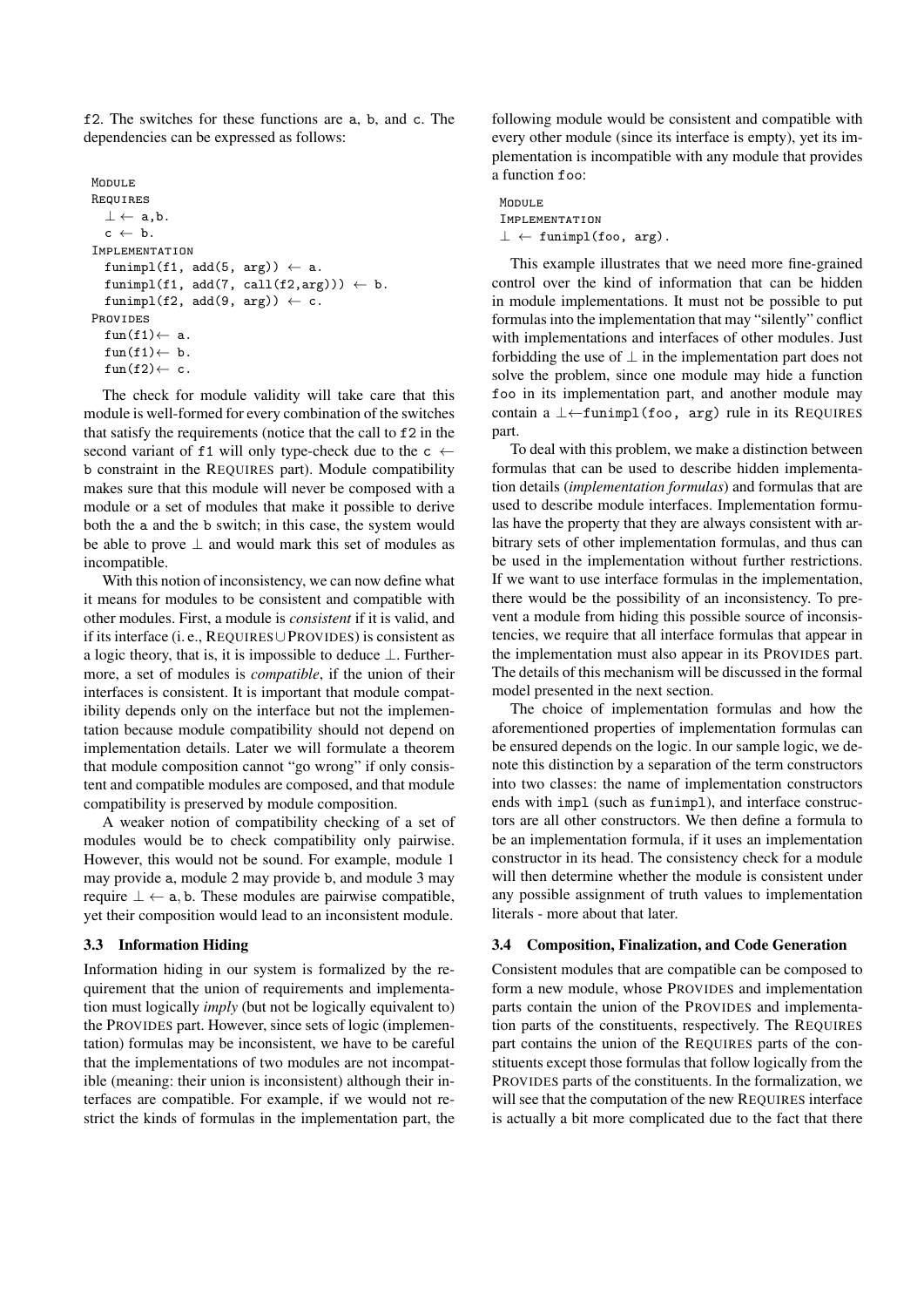may be circular dependencies and that the minimal set of requirements that leave the module in a consistent state is not unique. However, we later will show that the composition of two valid, consistent and compatible modules is again consistent and valid, and that the final result of composing a set of modules, which together constitute a complete program, is unique again.

At some point, all modules of the system have been composed and it is time for the backend to generate source code. We could define a (composed) module to be complete if its REQUIRES part is empty. However, this would be too strict, because a module may have formulas in the REQUIRES part that are not provable, yet are true if we consider the program to be complete. For example, the constraint  $\bot \leftarrow \mathsf{a}, \mathsf{b}$  from above cannot be proven in a monotonic logic: While it may hold in some configuration of modules that not both a and b are true, the addition of a new module could always invalidate that property.

The source of this problem is that we expect our deduction relation to be *monotonic*, which means that whenever we can prove f from a set  $F$ , then we can also prove f from any set  $F' \supset F$ . Some well-formedness constraints such as the one described above are inherently closed-world, however. Other typical closed-world constraints use universal quantification, whereby the quantification is supposed to quantify over all entities in a system, hence the prooftheoretic rule for universal quantification is not applicable.

To deal with such closed-world constraints, it is necessary to mark the point when a program is complete, i.e., no more modules will be added to the program. When a program is sealed in this way, it is safe to switch to an extended closedworld version of the prover, which is no longer required to be monotonic. To this end, we introduce a *finalization* operation on a (composed) module, which attempts to prove all open requirements but this time using a *closed-world* version of the inference relation, where, say,  $\bot \leftarrow a, b$  is considered proved if not both  $a$  and  $b$  can be deduced.

If finalization is successful (all requirements have been proved), the interfaces of the modules are discarded and the backend can generate code from the implementation of the finalized module. In modular logic metaprogramming, code generation always operates on the set of all implementation formulas. There is no separate compilation of modules, because the structure of the code that would result from a module's implementation may depend on the implementation of other modules and thus we cannot generate any meaningful code before we seal the composition of all modules.

#### 3.5 Soundness

We have seen how various kinds of well-formedness conditions can be modeled in our modular LMP approach. However, our approach itself is not specific to any object language or set of well-formedness conditions, and hence our system can only detect well-formedness violations that have been modeled correctly. Therefore we can only guarantee

relative soundness, that is, soundness with respect to the part of the static semantics that has been modeled, e.g., in the form of well-formed rules in the system module.

A point which makes the correct formulation of wellformedness constraints subtle is its interplay with the notion of information hiding embodied by our module system. A module can contain utter garbage in its implementation part if nothing is promised in its PROVIDES part. If a module contains, say, a function definition which is not exported and not called (directly or indirectly) by any other function which is exported, then a type error in this function cannot be detected. However, the well-formedness constraints can be specified in such a way that the type-check of an exported function requires all transitively called functions within the module (including those that are not exported) to be welltyped, too. Our type checker in Fig. 2 has this property.

For this reason it is important that the code generator will generate object language code only for those parts of the database that are used in the the proof trees required to prove the PROVIDES part of the module.

We believe that this is sufficient to model the wellformedness constraints of object languages in such a way that all well-formedness errors are detected within the module system – but only if the logic is expressive enough, e.g., computationally complete.

For simple logics, such as propositional logic or variants thereof, complex type-checking rules cannot be modeled within the logic. This does not mean, however, that our framework cannot be used. The key idea is to model those program entities which are too complicated (or undesired) to check within the logic as atomic constants. Then these entities can be checked by an external tool *before* the MLMP checking process takes place. Due to their representations as constants, the entities cannot be manipulated within the logic and will hence still be well-formed when they are later again reified as object-language code in the backend.

In general, the level of detail in the program representation hence has to fit to the expressive power of the logic and the complexity of the well-formedness constraints at that level of detail.

# 4. Formalization

In this section, we generalize from the discussion in the previous sections and present an axiomatization of a class of logics together with a formal definition of modules on top of the logic under which separate checking will be sound. We call a logic that fits to the axioms a *module description logic* (MDL).

The logic  $\mathcal{F}_{P+}$ , which was informally used in the previous section, is just one particular MDL, and we will give a more detailed description of  $\mathcal{F}_{P+}$  and other possible logic languages later. The proofs for all theorems presented in this section are contained in the appendix.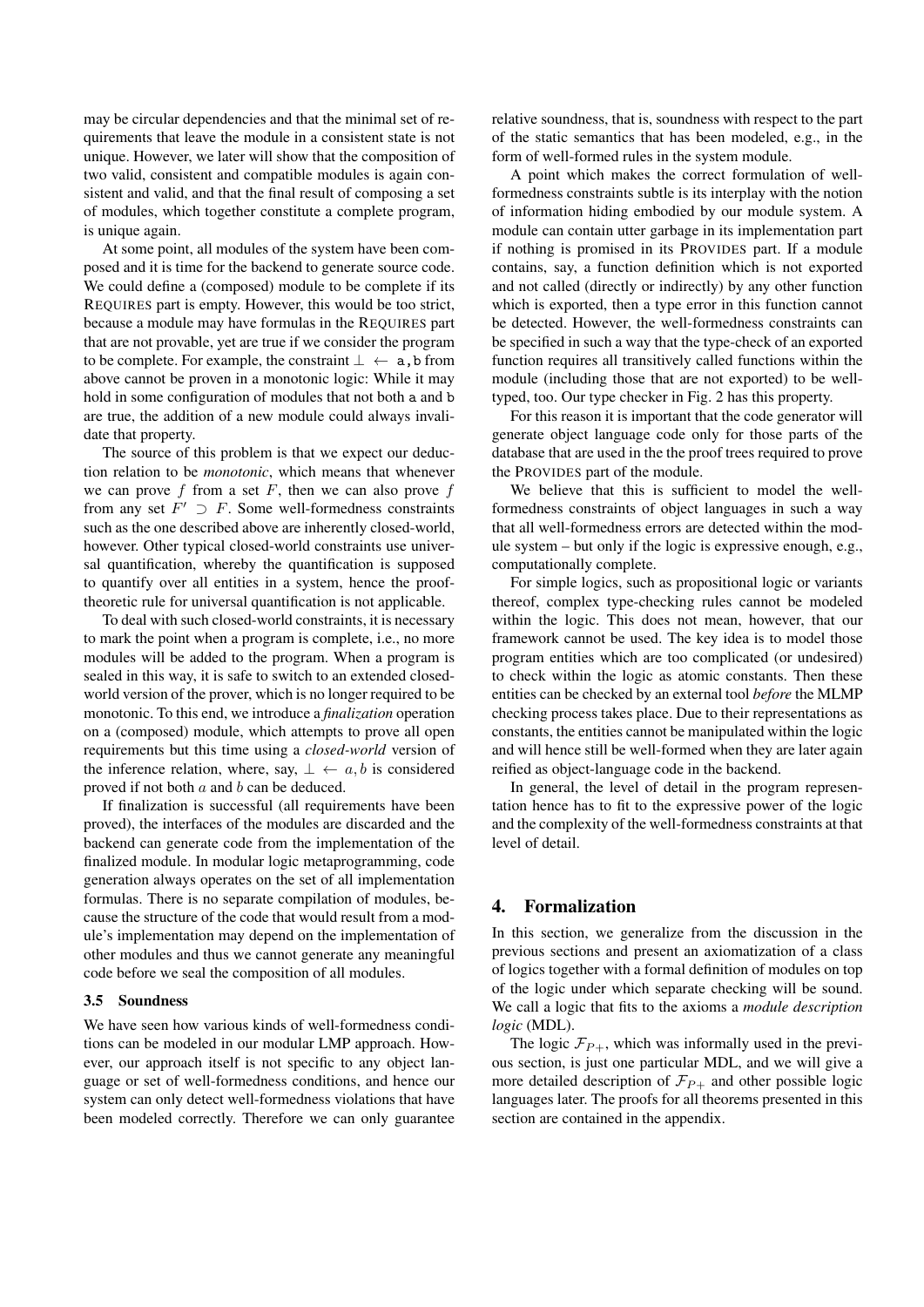#### 4.1 Module Description Logic

We assume that the formulas in an MDL are given by a set  $\mathcal{F}$ . In the examples in the previous section, this set of formulas was the set of  $\mathcal{F}_{P+}$  facts and rules. In the following, we use upper-case letters  $F, G$  to denote subsets of  $\mathcal{F}$ , and lowercase letters  $f, g$  to denote single formulas.

We also assume a deduction relation,  $\vdash \subseteq \mathcal{P}(\mathcal{F}) \times \mathcal{F}$ , which defines what logically follows from a given set of formulas. We use the notation  $F \vdash F'$  to denote that for all  $f \in F'$  we have  $F \vdash f$ . The choice of this deduction relation is not completely arbitrary, because we need to have some important properties in the logic language to make the module system well-defined, in particular to prove anything about the result of combining modules.

The following definition sums up the properties of an MDL.

DEFINITION 1 (Module Description Logic). *A* module description logic *is a tuple*  $(F, \hat{\mathcal{F}}, \vdash, \vdash^{CW}, \bot_{\mathcal{F}})$  *satisfying the following conditions:*

$$
\perp_{\mathcal{F}} \in \mathcal{F} \qquad (1.1)
$$

If 
$$
F \vdash F'
$$
 and  $(F \cup F') \vdash F''$  then  $F \vdash F''$  (1.2)  
If  $F \subset F'$  and  $F \vdash G$  then  $F' \vdash G$  (1.3)

If 
$$
F \subseteq F'
$$
 and  $F \vdash G$  then  $F' \vdash G$  (1.3)  
For all  $F \subset F$  we have  $F \vdash F$  (1.4)

$$
\text{For all } \Gamma \subseteq \mathcal{F} \text{ we have } \Gamma \sqsubset \Gamma \qquad (1.4)
$$
\n
$$
\hat{\mathcal{T}} \subseteq \mathcal{T} \qquad (1.5)
$$

$$
\mathcal{F} \subseteq \mathcal{F} \qquad (1.5)
$$

$$
\mathcal{F} \not\sqsubset \bot \qquad (1.0)
$$

$$
If F \vdash f then F \vdash^{CW} f \qquad (1.7)
$$

The first requirement (1.1) defines the notion of inconsistency. An important point we have stressed in the last section was the possibility and identification of inconsistencies between module interfaces. To make minimal assumptions about the structure of formulas, we only require that  $\perp$ , standing for inconsistency, is a logic formula.

The next three requirements are that  $\vdash$  is *transitive* (1.2), *monotonic* (1.3) and *reflexive* (1.4). Transitivity means that if a set  $F'$  of formulas follows from another set  $F$  by deduction, and  $F''$  follows from  $F'$ , then  $F''$  already follows from  $F$ . This is important to make sure that what follows from an interface also follows from an implementation of the interface. Monotonicity means that if a formula can be proved from a set  $F$  of formulas, then it can also be proved from every larger set that contains  $F$ . This property is essential for modularity, because it guarantees that requirements that are checked against interfaces of one module also hold when checked against a larger interface, for example the interface of a composition of modules. Reflexivity means that everything that is in the context can be deduced.

As we argued in the previous section, we have to distinguish a subset of formulas that is always consistent, which we call *implementation formulas*. We denote this set of formulas  $\hat{\mathcal{F}}$  (1.5, 1.6). Finally, we need a closed-world version

 $\vdash^{\text{CW}}$  of the deduction relation which must be an extension of the ordinary deduction relation that is no longer required to be monotonic (1.7).

## 4.2 Modules, Validity, and Consistency

Based on an arbitrary but fixed MDL  $(\mathcal{F}, \hat{\mathcal{F}}, \vdash, \vdash^{CW}, \bot_{\mathcal{F}})$ we can now define what a module is:

DEFINITION 2 (Module). *A* module *is a triple* (R, I, P) *of finite subsets of* F*.*

In correspondence with the previous section, we call  $R$ the REQUIRES *part*, I the *implementation part* (the formulas between BEGIN and END), and P the PROVIDES *part*. We call the set R ∪ P the *interface* of the module. We do not model the IMPLEMENTATIONPROVIDES part that was used in the motivation, since it is just syntactic sugar for putting copies of formulas in both  $I$  and  $P$ .

Not every combination of requirements, implementation, and provided interface forms a *valid module*. To formalize the requirements for valid and consistent modules, we generalize the requirements formulated in Sec. 3.1 and 3.2. First we define what it means that a module is *valid*:

DEFINITION 3 (Valid Module). A module  $M = (R, I, P)$ *is* valid, *if*  $R \cup I \vdash P$ .

Valid modules have correct specifications in the sense that their PROVIDES part is really a logical consequence of the implementation and the requirements. In other words, the system can trust the promises in the interface of the module without referring to its implementation. However, a module may still create inconsistencies, either by inconsistent formulas in the interface or by containing interface formulas in the implementation. For example, a module may require  $\perp$ , or hide  $\bot \leftarrow x$  in its implementation.

We deal with these problems by defining a stronger property of modules, namely consistency. To do so, we first formalize the idea of a legal interface, which represents interfaces that are consistent and will never create inconsistencies with hidden parts of other modules:

DEFINITION 4 (Legal interfaces). For a set  $F \subseteq \mathcal{F}$  of for*mulas, we say that*  $F$  *is a* legal interface, written ifc( $F$ ), iff  $\forall F' \subseteq \hat{\mathcal{F}}$ .  $F \cup F' \not\vdash \bot$ .

A valid module is consistent if it has a legal interface and all implementation formulas are either part of the information hiding space  $\hat{\mathcal{F}}$  or announced in the PROVIDES part.

DEFINITION 5 (Consistent Module). *A module* M *given by the three sets*  $(R, I, P)$  *is* consistent, written module-ok $(M)$ , *iff*

$$
M \t{is valid} \t(5.8)
$$

$$
\text{ifc}(R \cup P) \tag{5.9}
$$

$$
\forall f \in I. (f \in \mathcal{F}) \lor (f \in P). \tag{5.10}
$$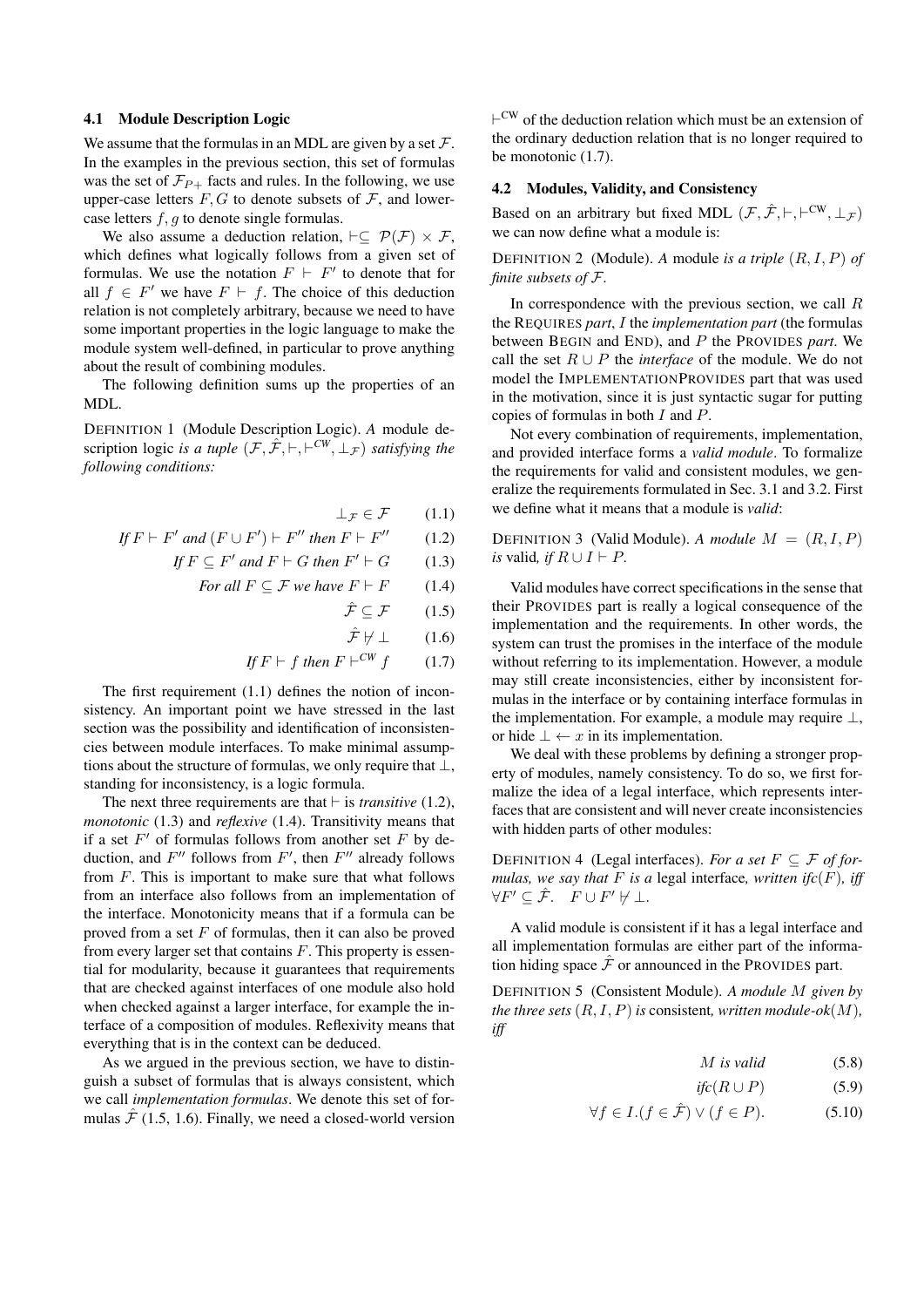By 5.10, consistency guarantees that we can reason about the possible effects or inconsistencies caused by a module by looking at its interface only. Together with validity, consistency defines the separate check that can be made on each module in isolation. Any further checks will only concern the interface of the modules. Hence, module-ok $(M)$  can be seen as our formalization of the requirements that enable separate checking.

#### 4.3 Composing Modules

The composition of two or more modules requires two activities: A check whether the modules are compatible, and a process which discharges those requirements of the modules that are exported by the other module and merges the definitions of the modules. Compatibility is defined as follows:

DEFINITION 6 (Module compatibility). *A set of modules*  $M = \{(R_1, I_1, P_1), \ldots, (R_n, I_n, P_n)\}\$ *is compatible, written*  $\div$ ( $\mathbb{M}$ )*, iff* 

$$
\text{if } c \, (\bigcup_{i \in \{1, \ldots, n\}} R_i \cup P_i).
$$

If only two modules are involved, we write  $M \div M'$  to *stand for*  $\div$  ({ $M, M'$ }).

It is crucial that the compatibility between modules does not depend on their respective implementation. Hence it would in principle be possible that the implementations are contradictory. But if all modules are consistent, then the fact that these modules are compatible also means that their implementations are compatible:

THEOREM 7. If a set  $\{(R_1, I_1, P_1) \dots, (R_n, I_n, P_n)\}\$  of *modules is compatible and every module* M<sup>i</sup> *is consistent, then*  $\bigcup_{i \in \{1,...,n\}} I_i \not\vdash \bot$ *.* 

As a consequence, we can merge these implementations without the danger of inconsistencies, and we can then create a new module for the merged implementation by creating a new interface. This interface contains only those formulas of the original modules' interfaces that are not proved by the combined provided parts. Module reduction is a formalization of this process as a transition system on modules:

DEFINITION 8 (Module Reduction). *A module* (R, I, P) *is* reducible by  $f \in R$ , if  $P \vdash f$  and  $(R \setminus \{f\}, I, P)$  is valid. *The reduction relation on modules is defined as*

$$
(R, I, P) \rightsquigarrow (R \setminus \{f\}, I, P)
$$
 if  $(R, I, P)$  is reducible by f.

*The reflexive and transitive closure of*  $\rightsquigarrow$  *is*  $\rightsquigarrow$ <sup>\*</sup>. *M' is a* minimal reduction of a module M, written  $M \rightarrow_{min} M'$ , if  $M \rightsquigarrow^* M'$  and  $(\neg \exists M'') M' \rightsquigarrow M''$  (M' is a normal form *of* M*).*

The validity check of  $(R\setminus\{f\}, I, P)$  can fail in the case of non-wellfounded circular definitions. For example, a module may require  $fun(f)$  and provide  $fun(f)$ . Such situations

can, in the general case, not be detected in a modular way, which explains why we have to look into the implementation part. Rather than throwing an error, we have decided to just not allow the reduction of this requirement, since the situation may still be resolved by adding another module later on which adds the missing feature.

Module reduction preserves consistency.

LEMMA 9 (Preservation of consistency under reduction). *If module-ok*(*M*) and  $M \rightsquigarrow M'$ , then module-ok(*M'*).

The composition of two modules  $M_1 = (R_1, I_1, P_1)$ and  $M_2 = (R_2, I_2, P_2)$  is defined as the set of all possible minimal reductions of composing the parts of both modules:

DEFINITION 10 (Module composition).

$$
M_1 + M_2 = \{ M \mid (R_1 \cup R_2, I_1 \cup I_2, P_1 \cup P_2) \rightsquigarrow_{min} M \}.
$$

This definition of module reduction will correctly discharge circular dependencies between modules. For example, if

 $M_1 = (\{\text{fun(a)}\}, \{\text{funimpl(b, call(a,arg))}\}, \{\text{fun(b)}\})$ and

$$
M_2 = (\{\text{fun(b)}\}, \{\text{funimp1(a, call(b,arg))}\}, \{\text{fun(a)}\})
$$
  
and  $M \in M_1 + M_2$  then

$$
M\leadsto_{\min}
$$

 $(\emptyset, \{\texttt{funimpl}(a, \dots), \texttt{funimpl}(b, \dots)\}, \{\texttt{fun}(a), \texttt{fun}(b)\})$ 

Module composition produces a unique new module, unless the module contains non-wellfounded circular dependencies. For example, if  $M_1 = (\{a\}, \{b \leftarrow a\}, \{b\})$  and  $M_2 = (\{b\}, \{a \leftarrow b\}, \{a\})$  are combined, the resulting requirements can be reduced to  $\{a\}$  or  $\{b\}$ , but no further, since the module would become invalid otherwise. However, we will later show that *all* of the modules in  $M_1 + M_2$  are equivalent with regard to the final program at the end of the composition process.

DEFINITION 11 (-Equivalence). We say that two mod*ules*  $M_1 = (R_1, I_1, P_1)$  *and*  $M_2 = (R_2, I_2, P_2)$  *are*  $\vdash$ equivalent, written  $M_1 \approx_{\vdash} M_2$ , if

$$
I_1 = I_2 \text{ and } P_1 = P_2 = P,
$$
  

$$
P \cup R_1 \vdash R_2 \text{ and } P \cup R_2 \vdash R_1
$$

THEOREM 12 (Composition and  $\vdash$ -Equivalence). *If both*  $M'$  and  $M''$  are minimal reductions, i.e.,  $M', M'' \in M_1 +$  $M_2$ , then  $M' \approx_{\vdash} M''$ .

We can pick any of the minimal reductions without losing information and thus can choose an arbitrary deterministic module composition.

DEFINITION 13 (Deterministic Composition). *We define the* deterministic composition *of two modules*  $M_1$  *and*  $M_2$  *as* 

$$
M_1 \oplus_{\sigma} M_2 = \sigma(M_1 + M_2),
$$

*for some selection function*  $\sigma : S \mapsto m \in S$ *.*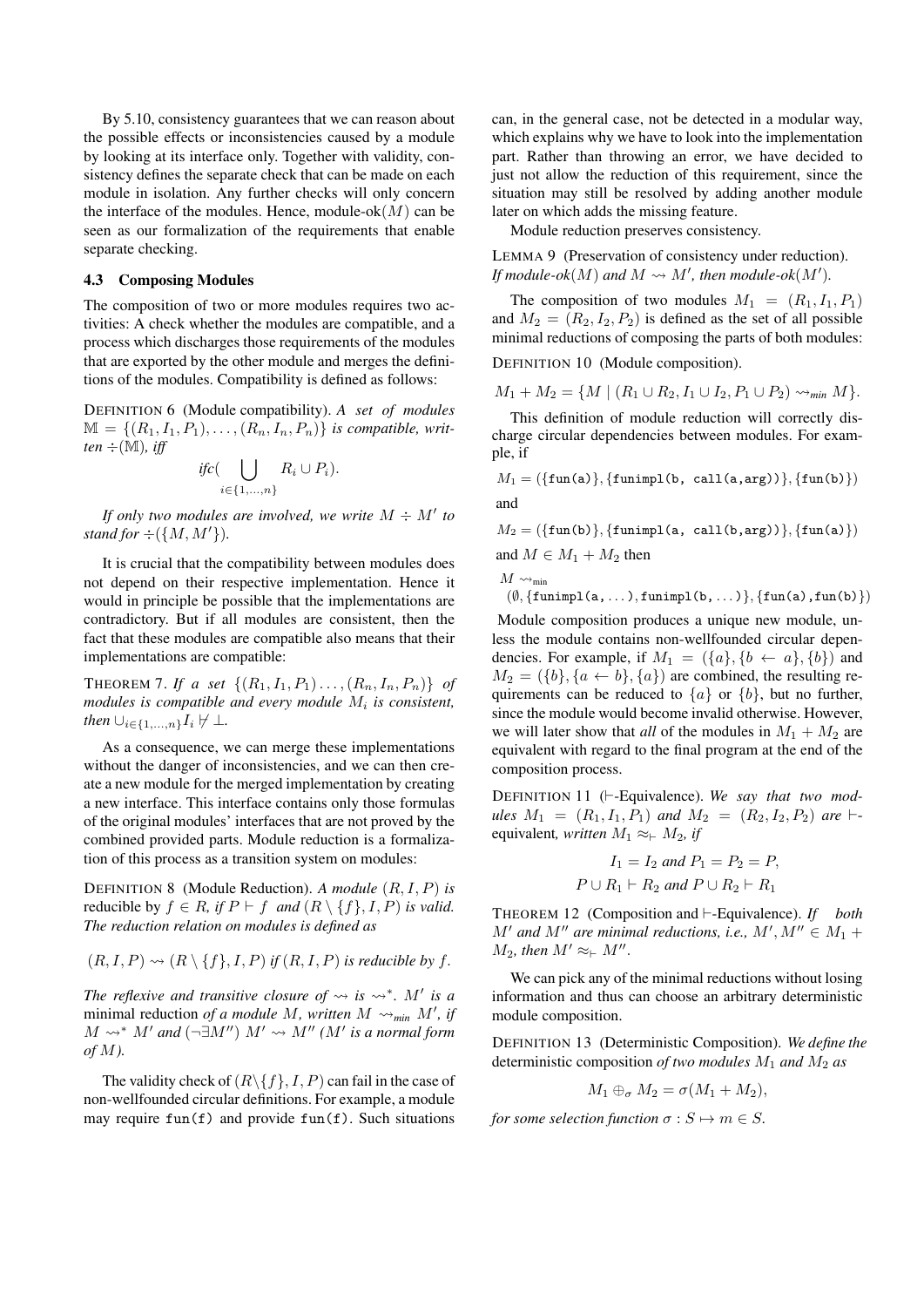The  $\oplus_{\sigma}$  composition operation has the property that it preserves consistency and validity of modules:

THEOREM 14 (Composition). Let  $M_1$  and  $M_2$  be two mod*ules with module-ok*( $M_1$ ) *and module-ok*( $M_2$ ) *and*  $M_1 \div$  $M_2$ *. Then module-ok*( $M_1 \oplus_{\sigma} M_2$ )*.* 

Let us now come to the composition of sets of arbitrary many modules. For this we must first establish that composition preserves compatibility:

THEOREM 15 (Preservation of Compatibility).

$$
If \div (\{M_1, M_2, M_3\}), then (M_1 \oplus_{\sigma} M_2) \div M_3
$$

The order in which modules are composed is not significant:

THEOREM 16. *The operation*  $\bigoplus_{\sigma}$  *is associative with respect to* `*-equivalence:*

$$
(M_1 \oplus_{\sigma} M_2) \oplus_{\sigma} M_3 \approx_{\vdash} M_1 \oplus_{\sigma} (M_2 \oplus_{\sigma} M_3).
$$

*Thus we can write*  $\bigoplus_{1 \leq i \leq n}^{\sigma} M_i$  *for the result of iteratively combining adjacent modules from the list*  $(M_i)_{1 \leq i \leq n}$  *in arbitrary order.*

This means that we can generalize Thm. 14 to sets:

THEOREM 17 (Composition of module sets). *Consider a set*  $\mathbb{M} = \{M_1, \ldots, M_n\}$  *of modules with module-ok* $(M_i)$ for all i and  $\div(\mathbb{M})$ . Then module-ok $(\bigoplus_{1\leq i\leq n}^{\sigma}M_i)$ .

## 4.4 Finalization and Code Generation

Using the composition operator defined in the previous paragraph on all modules of a program, we obtain a single module representing our program, but this resulting module may still contain formulas in its REQUIRES part even if all dependencies are satisfied. As discussed in Sec. 3.4, these formulas are closed-world requirements that cannot be proved with the monotonic deduction system.

To generate code for a program represented by a module we have to ensure that the module's REQUIRES part is empty, because otherwise required information could be missing in the final program or there could be unsatisfied constraints. As discussed before, this cannot be achieved using  $\oplus$ , because composition uses the  $\vdash$  deduction relation, which is monotonic by definition. Monotonicity is necessary for composition, because the resulting module may be composed with other modules later, but as soon as we want to generate code we know that there will be no more compositions. What we need is an operator that turns the final module into a program or indicates an error, if one of the closed-world requirements is not satisfied. We call this operation *finalization*.

For finalization we use the (typically) non-monotonic extension  $\vdash^{CW}$  of the deduction relation  $\vdash$ . There are different

ways to define non-monotonic extensions such as negationas-failure [36], and the choice of the non-monotonic extensions determines which kinds of non-monotonic wellformedness requirements can be declared. Usually, the closed-world extension will contain additional deduction rules such as  $\frac{F\psi^{CW}f}{F\cup\{f\}^{+\text{CW}}\perp}$ . For the purpose of our formalism, the exact kinds of non-monotonic extensions are not significant; the only role of  $\vdash^{\text{CW}}$  is to discharge nonmonotonic requirements, hence it only matters that the deduction relation is an extension of the monotonic one that is no longer required to be monotonic, as required by Def. 1.7.

The result of finalization is what we call a *program*, namely the database of all implementation formulas which forms the input to the code generator backend. If finalization succeeds, neither the REQUIRES nor the PROVIDES part are needed anymore. For the definition of finalization we use  $\rightsquigarrow^{\text{CW}}$ , a variant of  $\rightsquigarrow$  that is defined by using  $\vdash^{\text{CW}}$  instead of `.

DEFINITION 18 (Closed-World Module Reduction). *A module*  $(R, I, P)$  *is* closed-world reducible by  $f \in R$ , *if*  $P \vdash^{CW} f$  and  $(R \setminus \{f\}, I, P)$  is valid. The reduction re*lation on modules is defined as*

$$
(R, I, P) \rightsquigarrow^{CW} (R \setminus \{f\}, I, P)
$$

*if* (R, I, P) *is closed-world reducible by* f*. The reflexive and transitive closure and minimal reductions of*  $\sim^{\mathcal{C}W}$  are *defined like in Def. 8.*

It is obvious that  $\sim^{\mathcal{C}W}$  preserves validity and consistency. With this definition, finalization is defined as follows:

DEFINITION 19 (Finalization).

$$
Final(R, I, P) = \begin{cases} I & \text{if } (R, I, P) \rightsquigarrow_{\text{min}}^{CW} (\emptyset, I, P) \\ \text{failure} & \text{otherwise} \end{cases}
$$

The following theorem sums up the main properties of our approach. By this theorem we know that in whatever order we compose our modules, the result is well-defined if the comprising modules are.

THEOREM 20. *Given a set*  $\{M_1, \ldots, M_n\}$  *of consistent and compatible modules, a selection strategy* σ*, and the com*posed module  $M = (R, I, P) = \bigoplus_{1 \leq i \leq n}^{\sigma} M_i$ , the following *statements hold:*

- M *can be computed in a finite number of reduction steps.*
- M *is consistent, i.e., module-ok*(M)*.*
- If  $\sigma$  and  $\sigma'$  are two selection functions (Def. 13) and  $\oplus^{\sigma}$ *and* ⊕<sup>σ</sup> 0 *are their associated composition operators, then*  $Final(\bigoplus_{1 \leq i \leq n}^{\sigma} M_i) = Final(\bigoplus_{1 \leq i \leq n}^{\sigma'} M_i).$
- The implementation part of M is  $\overline{consistent}$ , i.e.,  $I \not\vdash \bot$ .
- *If Final*( $M$ ) =  $I \subseteq \mathcal{F}$  *then*  $I \vdash P$ *.*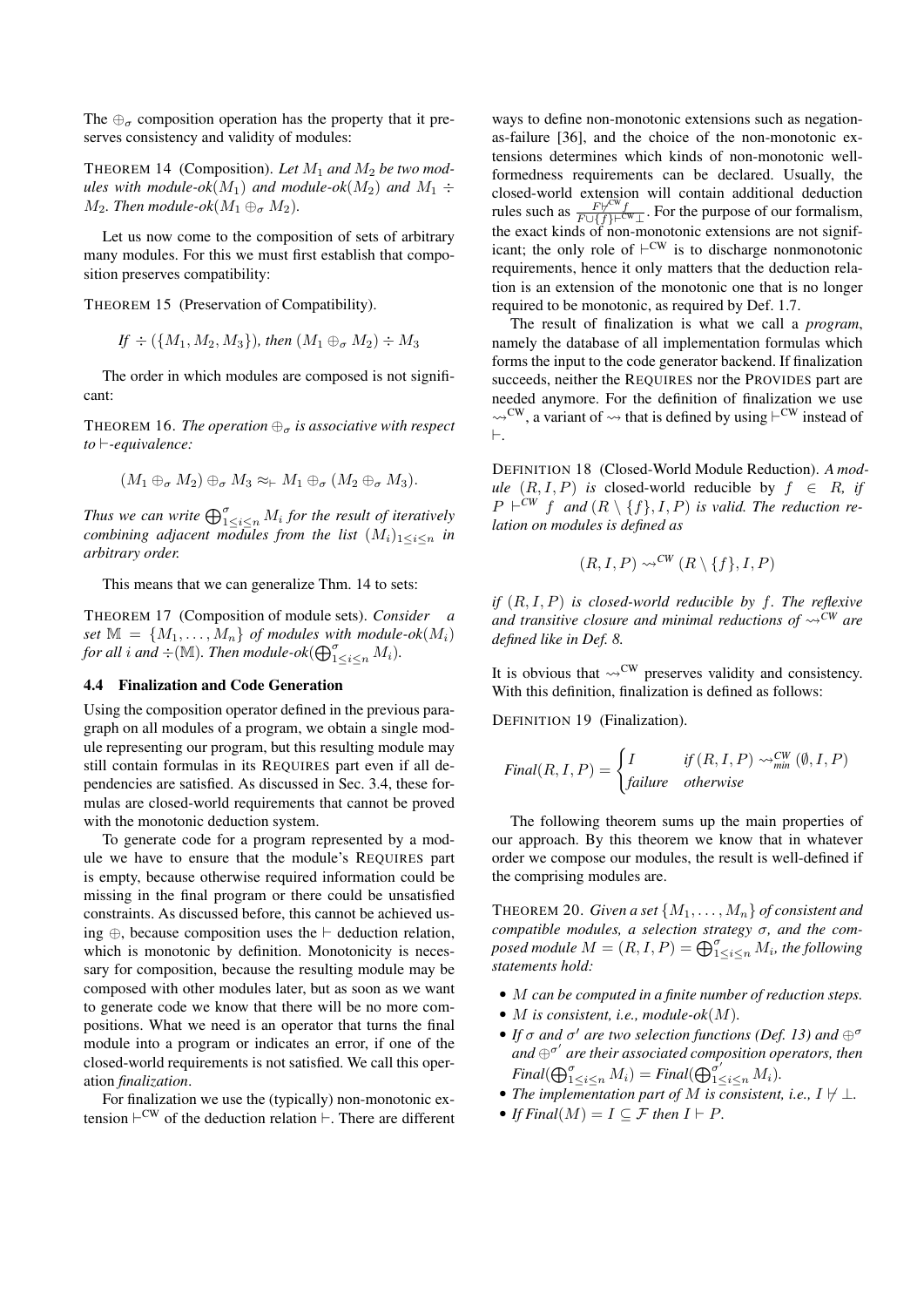## 5. Implementation

We have implemented a system for MLMP which is built according to the formal model described in the last section. As in the formal model, our MLMP implementation can be parameterized with an MDL and a corresponding solver, and is independent of any particular object language. We have also developed a prototypical system module for the Java programming language. In the following, we describe both the MLMP system and our solver for the  $\mathcal{F}_{P+}$  module description logic.

The system and the solver are available for download at http://daimi.au.dk/~klose/mlmp.

## 5.1 The MLMP System

We have implemented our MLMP system in SWI-Prolog<sup>4</sup>. It comprises a central module, the module composer, which is defined in terms of the three variation points of the system: the frontend interface, the MDL interface with corresponding system module, and the backend interface.

The *frontend*, which is responsible for reading module descriptions, can support multiple input formats. There is a "raw" input format, namely input terms of the form  $mod(R, I, P)$  which describe the three parts of a module. To ease writing modules, the frontend can be equipped with functions to accept quoted object language code and transform it into formulas accepted by the system, or to convert files written directly in the object language.

The *module composer* is the central component of our implementation, which provides the top level interface to the user and coordinates the use of the frontend, the MDL implementation, the system module, and the backend. The module composer takes a list of modules as input, checks each module for consistency using the MDL interface, and produces a composed module according to our formalization. If required by the user, the module composer will also try to finalize the module and, if successful, produce code using the backend. We have developed a sample code generator component that produces Java code from  $\mathcal{F}_{P+}$  modules.

Whenever module checks or reduction are necessary, the system invokes the deduction relation through the MDL interface. The system module is another parameter, and the module composer will take care of adding the system module constraints to all consistency and compatibility checks, as described in Sec. 3.1.

All in all, the system is a straightforward and direct implementation of our formalization.

## 5.2 The  $\mathcal{F}_{P+}$  Module Description Logic

The logic we use in our examples,  $\mathcal{F}_{P+}$ , consists of the "pure" and monotonic core of Prolog [37] (which means: no negation-as-failure or other closed-world reasoning, no cuts, no side effects), and a few simple extensions well-known from λProlog [32, 33] and its extensions. Hence we do not

claim any originality of our solver from the perspective of logic programming and theorem proving.

We have implemented a solver for this logic in Prolog, as an extension of the standard meta-circular Prolog interpreter [37]. Although the Prolog extensions we need are available in  $\lambda$ Prolog, we have not used  $\lambda$ Prolog itself for two reasons: First, it is not clear whether the higher-order extensions of  $\lambda$ Prolog interfere with our definition of  $\hat{\mathcal{F}}$  and the requirements of Def. 1. Rather, for this work we were looking for the simplest logic that fulfills our formal requirements and is sufficient for the examples we are interested in. Second, we need control over the deduction mechanism such that we can perform the consistency check (see next subsection) and switch to closed-world deduction for finalization, and this turned out to be much easier if we have our own solver implementation.

Programs in  $\mathcal{F}_{P+}$  consist of standard Prolog Hornclauses, the term  $\perp$ , which is used to denote inconsistency, and the following features from  $\lambda$ Prolog: implications as goals, explicit quantification, and universally quantified goals. The set  $\mathcal{F}_{P+}$  of formulas in our language is defined over a set L of (positive) literals. There is a subset  $\hat{L} \subset L$ which contains all implementation literals and for which  $\perp \notin L$ . Syntactically, we use the notation from Sec. 3.3 and distinguish implementation literals from other literals by the functor suffix impl.

The set of implementation formulas is defined inductively as follows:

$$
\hat{\mathcal{F}}_{P+} = \hat{L} \cup \{\hat{l} \leftarrow l_1 \land \dots \land l_n, (\forall v)\hat{f}, (\exists v)\hat{f}\}
$$
  
where  $l_i \in L, \hat{l} \in \hat{L}, \hat{f} \in \hat{\mathcal{F}}_{P+}.$ 

Since  $\perp$  cannot be used in the head and there is no negation, this definition satisfies (1.5) and (1.6) of Def. 1.

Formulas in  $\hat{\mathcal{F}}_{P+}$  can be used both as clauses in the logic program and as goals, which makes it necessary to give an interpretation of implication and universal quantification. Formally, the set of  $\hat{\mathcal{F}}_{P+}$  formulas is a subset of the *firstorder hereditary Harrop formulas* (fohh) [32], and the proof method (which was sketched in the motivation in Sec. 3) for fohh agrees with the classical proof-theoretical semantics in predicate logic [32]. A detailed discussion of how a solver for such formulas works is not relevant for this paper. The basic structure of the solver is that of a standard resolutionbased Prolog solver, and the additional features (quantification, implications as goals) are handled as described in [32].

For the interface formulas in  $\mathcal{F}_{P+}$ ,  $\perp$  is allowed as the head of a clause. Operationally we treat  $\perp$  like a literal and we interpret the meaning of ⊥ as *minimal-logic negation* [31, Sec. 7], that is, we are only interested in detecting inconsistencies but we do not allow deducting arbitrary formulas from a proof of  $\perp$ . The full set of formulas is given by

<sup>4</sup> http://www.swi-prolog.org/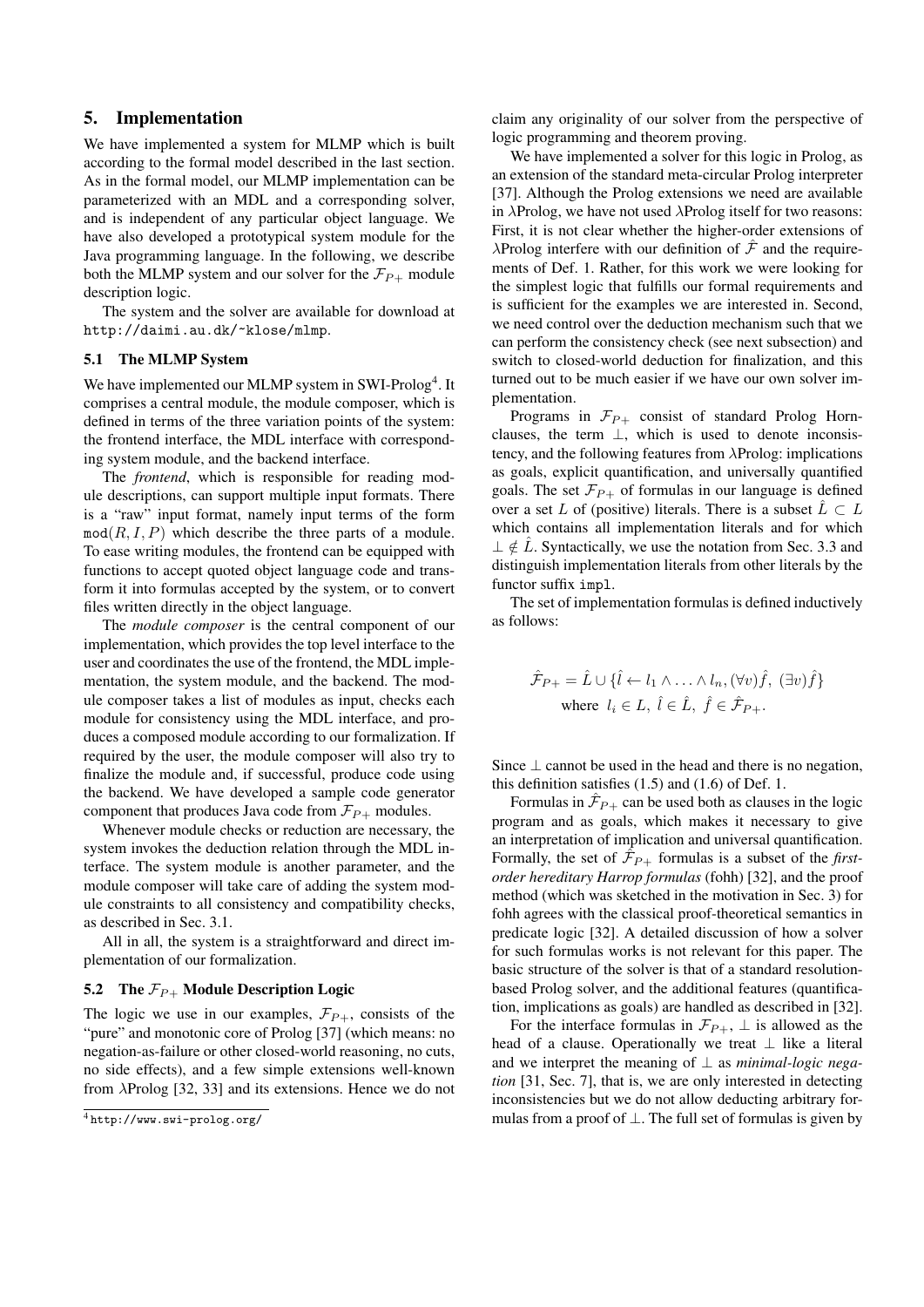the following inductive definition:

$$
\mathcal{F}_{P+} = L \cup \{l \leftarrow l_1 \land \dots \land l_n, \ (\forall v)f, \ (\exists v)f\}
$$
  
where  $f \in \mathcal{F}_{P+}, \ l \in L \cup \{\bot\}, \ l_i \in L.$ 

Regarding the remaining properties of Def. 1, (1.1) and (1.4) hold trivially, and (1.3) holds because we use only the monotonic core of Prolog and monotonic extensions. (1.2) holds modulo the depth bound of the solver, see discussion in the next section.

#### 5.2.1 Checking Module Consistency

The definition of legal interfaces (Def. 4) involves checking the public interface of the module together for consistency with arbitrary sets of implementation formulas, and is hence instrumental to make information hiding sound. However, in  $\mathcal{F}_{P+}$  it is not obvious how to implement this check, since it quantifies over an infinite set. Fortunately the solution is simple: During the consistency check, the solver assumes that every implementation literal is true. This check is sound because implications in  $\mathcal{F}_{P+}$  can only contain positive literals. It is also complete, since there could always be an additional module which contains the respective implementation literal.

Formally we can describe this strategy by a mapping  $T: \mathcal{F}_{P+} \to \mathcal{F}_{P+}$  which removes all implementation literals from a given formula. If the resulting body of the clause is empty, the head literal is returned and if the head literal is an implementation literal, it is replaced by true. This strategy for consistency checks is both sound and complete, as guaranteed by the following theorem:

THEOREM 21.

$$
(\exists F \subseteq \hat{\mathcal{F}}_{P+}) \{f_i\}_{i \in I} \cup F \vdash \bot \Leftrightarrow \{T(f_i)_{i \in I}\}\vdash \bot.
$$

#### 5.2.2 Closed-World Reasoning

As discussed in Sec. 4.4, the finalization phase of the module composition process requires a closed-world version of the deduction relation, which is no longer required to be monotonic. Our  $\mathcal{F}_{P+}$  solver introduces the following two nonmonotonic proof rules during finalization: First, a formula  $\bot \leftarrow l_1 \wedge \ldots \wedge l_n$  is considered proved if any of the  $l_i$  cannot be proved (this is essentially negation-as-failure). Second, a universally quantified implication can be proved by iterating over all possible instantiations of the premise (in the SWI Prolog system this non-monotonic rule is available as the forall primitive).

#### 5.2.3 Termination and Incompleteness of the Solver

Since  $\mathcal{F}_{P+}$  is an extension of (pure) Prolog, the solver is incomplete, just like any Prolog solver. This means that the proof search is either not guaranteed to terminate, or the solver will sometimes answer *unknown* instead of *yes* or *no*. We have chosen the latter approach by limiting the search depth of the prover. If the limit is exceeded, the Module REQUIRES  $x$ : Nat IMPLEMENTATION  $z : \text{Nat} = 3$ ,  $f : \text{Nat} \rightarrow \text{Nat} = \lambda y \cdot y + x + z$ PROVIDES  $f : Nat \rightarrow Nat$ 



prover answers *unknown*. For our purposes, it is sufficient to make sure that the solver only errs on the "safe side". This means that whenever *unknown* occurs during a check (module validity, consistency, or compatibility), the check fails. The practical significance of incompleteness will be discussed in the next section.

## 5.3 The Java binding

We have also implemented a prototypical system module and a code generator for the Java programming language. Obviously the static semantics of the Java programming language is much more complex than FP (our example from the introduction), but conceptually the system module for Java has the same shape as the one for FP in Fig. 2. We have choosen open representations for both classes and methods (cf. Sec. 2.3), which enables more flexibility from the perspective of metaprogramming - for example, methods can be added to a class 'externally'.

Our code generator just iterates over the database and computes, starting from a set of "start classes" transitively the code of all classes that are referenced from this set. A Java compiler is then used to compile the code to Java byte code.

## 6. Discussion

In this section we demonstrate the versatility of MLMP and discuss alternative MDLs, other applications, and limitations of the approach.

## 6.1 Alternative MDLs

In the previous section we introduced the MDL instance  $\mathcal{F}_{P+}$  as a very expressive and undecidable language. However,  $\mathcal{F}_{P+}$  is just one data point in a wide spectrum of possible MDLs, which also includes simpler, decidable logics. In the following we discuss other MDLs and their potential applications.

#### 6.1.1 Simple Signature Matching

Our first example demonstrates how our module system is connected to traditional module systems that use simple lists of signatures in their export/import interfaces. For illustration, we choose Cardelli's module system for F1 [8] as an example. An example for an F1 module is given in Fig. 3.

The module system for this language has the following responsibilities: a) It must check that the modules are welltyped given the specified imports, b) it must check that what is promised in the PROVIDES part is available in the imple-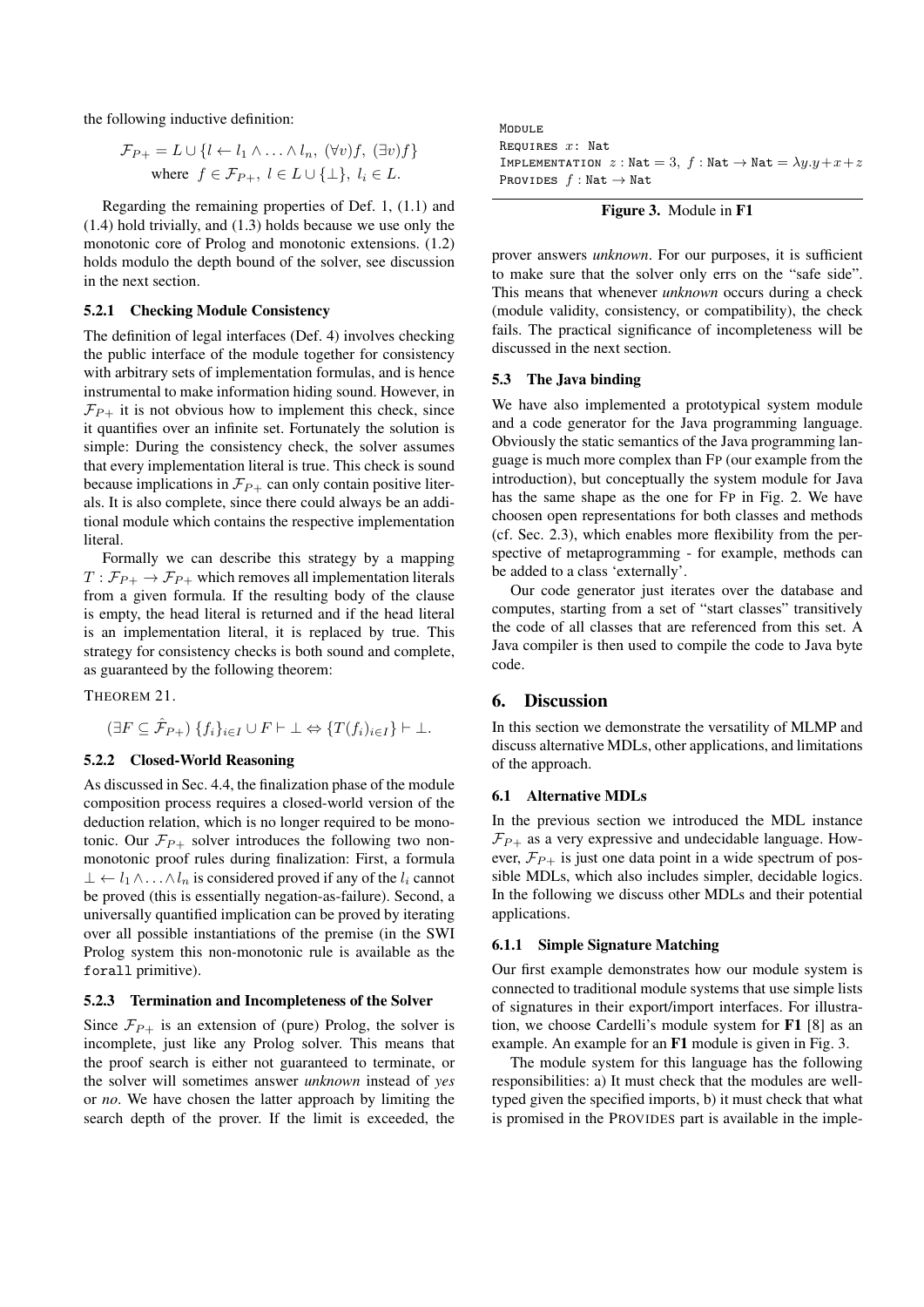```
MODILE<sub>R</sub>
REQUIRES bound(x, \text{Nat})Implementation
   def(l<sub>1</sub>,Nat,3),
   def(l_2, Nat \rightarrowNat, \lambda y. y + x + l_1),
   \text{export}(l_2, f)Provides
   \text{export}(l_2, f), bound(f,Nat\rightarrowNat)
```


mentation, c) two modules must be deemed incompatible if they have conflicting expectations regarding the type of an imported term, d) two modules that export the same name must be deemed incompatible. Furthermore, the composition of two compatible modules should not produce accidental name clashes of hidden names, i.e., lexical scoping must be preserved.

In the following we present the Module Description Logic for F1. In particular, we show how the problem with the lack of name spaces and scoping can be solved in the context of our framework.

Lexical scoping is a subtle issue if modules are represented as flat sets of formulas. Module composition (Def. 10) combines modules by merging their implementation parts, and care must be taken to preserve scoping during this operation. We deal with this problem by a definition of  $\hat{\mathcal{F}}_{F1}$  which takes care that every name has a globally unique label  $l$ ; technically, this could be realized by assigning, say, sufficiently large random numbers to every internal name. Formally, we define the set of formulas in the logic as follows  $(x, t, \text{ and } e)$ range over all names, types, and terms, respectively):

$$
\hat{\mathcal{F}}_{\mathbf{F1}} = \{ \det(l, t, e) \mid l \text{ is unique in } \hat{\mathcal{F}}_{\mathbf{F1}} \}
$$

$$
\mathcal{F}_{\mathbf{F1}} = \hat{\mathcal{F}}_{\mathbf{F1}} \cup \{ \text{export}(l, x), \text{bound}(x, t) \} \cup \{ \bot \}
$$

The corresponding encoding of the example is given in Fig. 4. We represent the definition of names by def terms. Internal labels can be exported as name  $x$  via export. The bound predicate is used in the interface parts to specify imported and exported names. The deduction relation  $\vdash$  over these formulas is given by the following four inference rules:

$$
\begin{array}{l} F \vdash \mathtt{def}(l,t,e) \\ F \vdash \mathtt{export}(l,x) \\ \hline \textit{well typed}(F,l,t,e) \\ \hline \textit{F} \vdash \mathtt{bound}(x,t) \end{array} \quad \begin{array}{l} f \in F \\ \hline \textit{F} \vdash f \end{array} \\ F \vdash \mathtt{bound}(x,t) \qquad F \vdash \mathtt{export}(l,x) \\ F \vdash \mathtt{bound}(x,t') \qquad F \vdash \mathtt{export}(l',x) \\ t \neq t' \\ \hline \textit{F} \vdash \bot \end{array}
$$

The first rule takes care of points a) and b) discussed above: If a module declares that it provides a definition of  $x$  with type t, then it will be defined and well-typed. We assume that a type checking algorithm is given in the form of a *welltyped* predicate, which builds a typing context out of the  $F$  parameter and then checks that  $e$  has type  $t$  under this context. The welltyped predicate must type-check exactly the term  $t$  and any other term in  $F$  that is (transitively) referenced by  $t - if$ it checks less, then hidden terms that are needed in the final program may not be well-typed. If it checks more, then the deduction rule would not be monotonic (1.3). The next rule is just set membership and guarantees (1.4) of Def. 1. In particular, this rule is responsible for matching signatures, i.e., required and provided bound formulas. The last two rules declare a set of formulas inconsistent if it has contradicting expectations with regard to the type of an identifier, or the same name is provided twice, respectively (see c) and d) above). The last rule also explains why the internal label  $l_2$  is also published in the PROVIDES part of Fig. 4: It denotes that there is an actual hidden implementation associated to that label. Without this information, it would be impossible to detect whether another module has a definition of the same name. In fact, Def. (5.10) forces any consistent module to publish all its exports in its PROVIDES part.

It is not hard to see that this deduction system has the properties demanded by Def. 1. (1.1) and (1.5) are trivial, and we have already discussed (1.4). (1.2) is trivial since the logic has no implication or the like.  $(1.3)$  was already discussed for the first rule above, and the other rules are trivially monotonic. (1.6) is more interesting: If it were possible to deduce more bound formulas by adding more def formulas, then (1.6) would not hold due to the last two deduction rules. But due to the incorporation of the export formulas, which are not part of  $\mathcal{F}_{F1}$ , this cannot happen and (1.6) holds. Closed-world reasoning is not required for F1, hence  $\vdash^{\text{CW}} = \vdash$ , which trivially fulfills 1.7.

In a more expressive logic, such as  $\mathcal{F}_{P+}$ ,  $\mathcal{F}_{F1}$  can be encoded *within* the logic, that is, the deduction rules given above are encoded as formulas within the system module of the logic. Hence the above encoding of the F1 module system could also be performed in  $\mathcal{F}_{P+}$ .

#### 6.1.2 Propositional Logic

Propositional logic also trivially fulfills Def. 1 by taking  $\mathcal{F} = \emptyset$ . This logic is too simple to represent programs, but it can still be useful to express configuration well-formedness constraints, such as constraints on the valid configurations of a product line or feature model [4]. For example, in a feature model it is typical to have constraints of the form "feature X requires feature Y" or "feature X and feature Y cannot be used together", and such constraints can easily be formulated in propositional logic [4]. A nice property of our approach is that the compatibility and consistency checks are by construction again modular, as with every instance of our model. In contrast, configuration checkers for feature models are typically global checkers that need the complete configuration of a feature model in one place. In our model,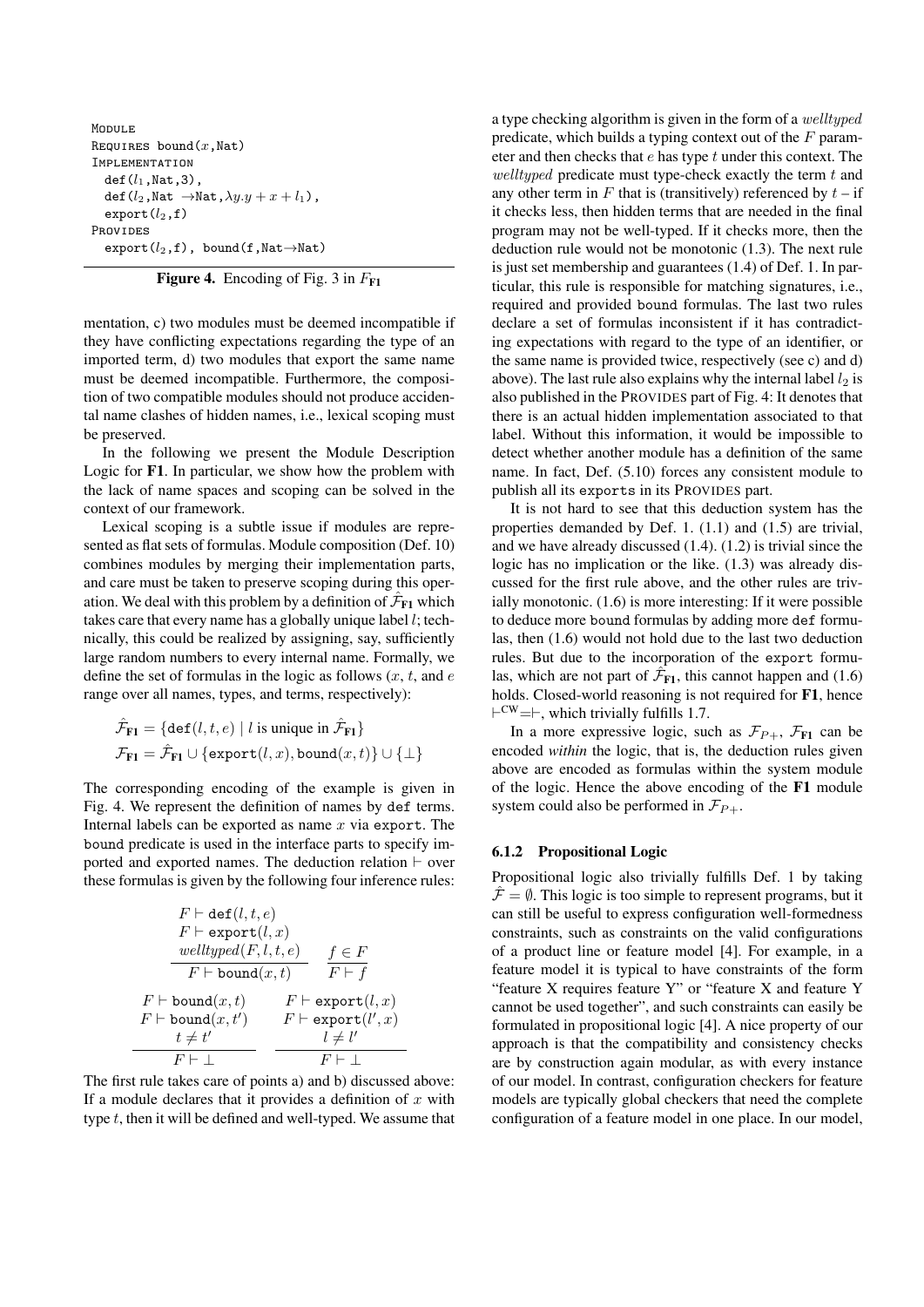this would correspond to checking all constraints not until finalization.

If necessary, the idea can easily be generalized to more powerful constraint systems for configuration checking, such as the one investigated by [5]. It is only necessary to make sure that Def. 1 holds.

## 6.1.3 Datalog

Datalog [9] is a subset of Prolog that is decidable and can be implemented very efficiently, as compared to full Prolog. These properties come at the price of restricted arithmetic, restricted negation, and the prohibition of complex terms as arguments. This restricted logic is not expressive enough to model complex constraints, such as a type systems, but it is sufficient to reason about simpler properties of software systems, for example source code querying, detection of design guideline violations, and enforcement of architectural constraints [18, 23]. We could combine these approaches with our module system to provide modular checks for architectural constraints on arbitrary collections of source code artifacts.

## 6.2 Other Applications

In the previous presentation of alternative MDLs we also discussed a set of applications of these logics. Since our  $\mathcal{F}_{P+}$  logic can encode all these logics, these applications would work equally well in  $\mathcal{F}_{P+}$ . In this section, we want to discuss three more application areas that make full use of the expressiveness of  $\mathcal{F}_{P+}$ .

## 6.2.1 Design Pattern Generators

It is known that logic metaprogramming can be used to generate parts of the implementation of design patterns that depend on the structure of the rest of the system [15]. Typical examples are *visitors* for class hierarchies, *proxy/wrapper/decorator classes*, and *flyweight* objects [21]. The implementation of such design pattern consists of one or more class computations and a set of predicates through which the user can control the application of the class computations.

For example, a visitor generator for a class hierarchy with root X is realized by the module in Fig. 5, which uses the program representation from Sec. 3. This generator creates the visitor class visitor(X) and visit methods for all possible subtypes of X. It also takes care of creating all the necessary accept methods in the elements of the class hierarchy. The generation of a visitor can be triggered by another module by putting make\_visitor('MyClass') into its PROVIDES interface (and the implementation). Just as in our function generator example, the code generator can be type-checked once and for all, and clients using visitors can be type-checked in terms of the visitor interface only.

# 6.2.2 Cross-Language Typing

A particular strength of our approach is that it is independent of a specific object language, which makes it partic-

```
Module<sub>R</sub>
Implementation
classimpl(visitor(X), 'Object') \leftarrowmake_visitor(X), class(X).
methodimpl(visitor(X), visit(Y), [y], [Y],
        void, return ) \leftarrowmake_visitor(X),
     class(Y, S), subtypeeq(Y, X).
methodimpl(Y, accept, [visitor], [visitor(X)],
        void, Body ) \leftarrowmake_visitor(X),
     class(Y, S), subtypeeq(Y, X),
    Body = call(visitor, visit(Y), [this]).
PROVIDES
class(visitor(X), 'Object') \leftarrowmake_visitor(X), class(X).
method(visitor(X), visit(Y), [Y], void) \leftarrowmake_visitor(X), class(Y, _{-}), subtypeeq(Y, X).
method(Y, accept, [visitor(X)], void) \leftarrowmake_visitor(X),
     class(Y, S), subtypeeq(Y, X).
```


ularly simple to integrate different object languages. There are often complex constraints between different code artefacts written in different languages. For example, classes for database access may be generated from specifications in an XML format. One would like to typecheck clients of these classes against the XML specification rather than against generated code. Similarly, there are often complex well-formedness constraints between configuration files and ordinary source code. For example, a class name occuring in a configuration file for a component container may be required to be the name of an existing class which must be a subclass of a container class. Finally, it would also be desirable to have a fine-grained modular typing discipline for calls between program parts written in different languages. The lack of modular cross-language checks typically leads to subtle errors that occur late in the build process or sometimes not until deployment- or runtime.

All such cross-language well-formedness constraints can easily be modeled and hence checked in our framework. All a user of our framework has to do to integrate several languages is to provide a frontend for each of these languages, and then add the cross-language well-formedness constraints either to the system module or to an ordinary module that is imported by the modules to be checked.

# 6.2.3 Pluggable Type Systems

Another interesting application is to provide support for *pluggable type systems* [3, 6]. Pluggable type systems check optional or domain-specific well-formedness constraints that are not part of the type system of the object language. Typical examples include non-null type checkers or type systems for alias control.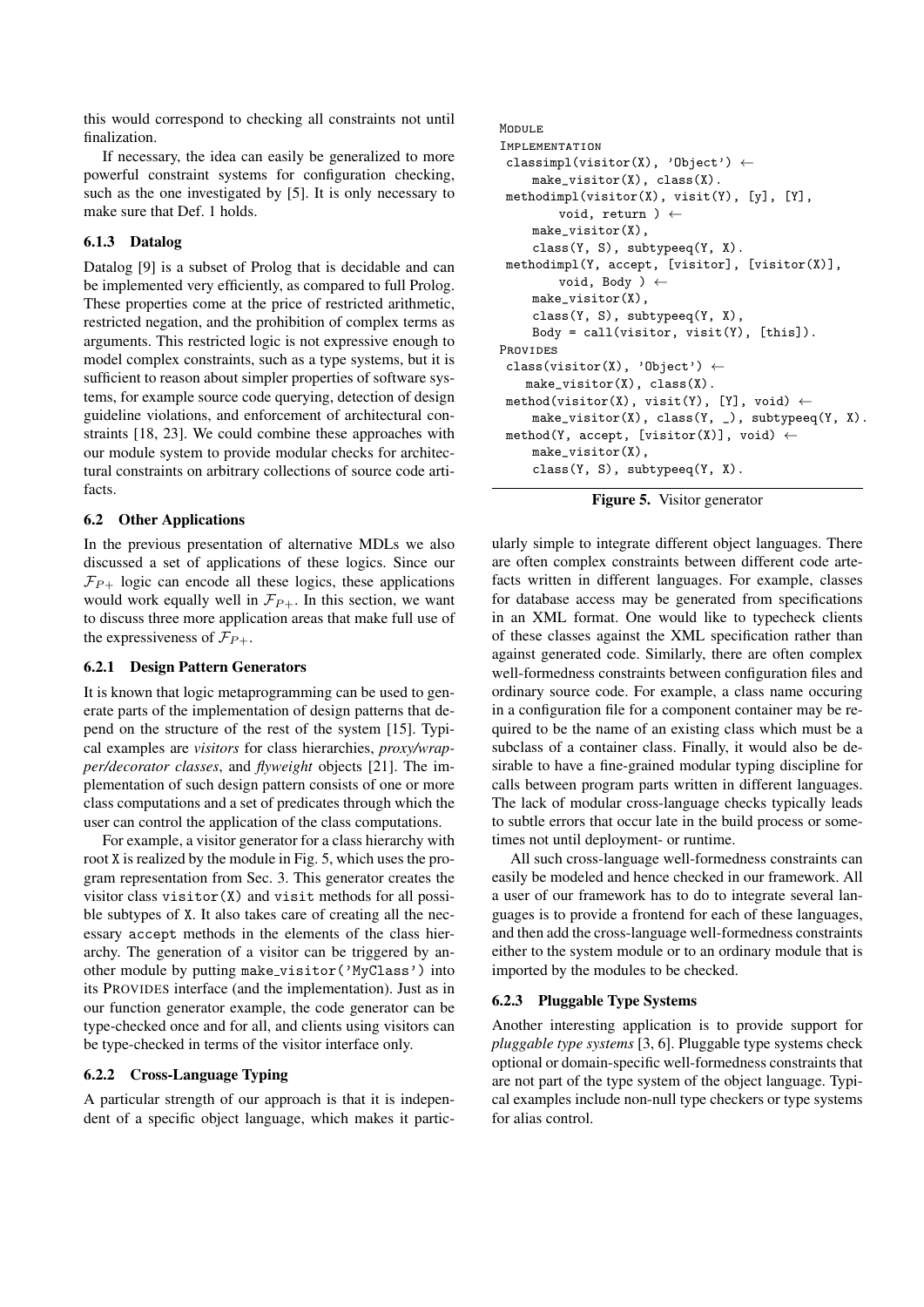In our setting, pluggable type systems can be defined in the PROVIDES part of a module, just like the normal base type system is defined in the system module, and other modules could then use the type system by importing it and exporting, say, method nonnull ok well-formedness certificates in their PROVIDES part, whereby method nonnull ok is defined by the type system module and holds if the respective method is well-formed with regard to the non-null type system. In fact, the type system discussed in Sec. 3 can already be considered a pluggable type system if the rules are moved from the system module into an ordinary module.

Another conceivable application of pluggable type systems would be to retroactively check an existing module according to a new type system (or, more generally, static analysis). However, there is one major problem with this idea: typically, the actual code to be type-checked is hidden in the *implements* part of the module, and hence another module that is not explicitly imported has no access to these hidden parts. The implementation details would have to be exposed in the PROVIDES part of a module to make this work, but this would be in conflict with information hiding. A possible solution to this problem would be a more fine-grained notion of information hiding, where, say, some modules are allowed to see more implementation details than other modules. The exact design of such a mechanism is part of our future work.

#### 6.3 Limitations

We conclude the discussion with a consideration of the limitations of our approach.

#### 6.3.1 Incompleteness of the Solver

Although we have seen that our formal framework is also applicable and useful if it is instantiated with simple, decidable logics, many interesting applications – in particular those related to type checking – require undecidable logics such as  $\mathcal{F}_{P+}$ . In Sec. 5.2.3 we have already discussed how incompleteness is being dealt with technically. Here we want to discuss the implications on the programming model.

The consequence of the incompleteness of a solver is that sometimes modules are unfairly rejected. The situations in which this can happen depend on the deduction algorithm of the solver. Our resolution-based  $\mathcal{F}_{P+}$  solver, for example, is suspectible to the same programming patterns that lead to non-termination in Prolog programs, such as left-recursion. For example, if the transitive hull of the subtyping relation in our Java binding would be specified via a rule such as

```
subtypeeq(A,C) \leftarrow subtypeeq(A,B), subtypeeq(B,C).
subtypeeq(A,B) \leftarrow class(A,B).
```
then the solver will return *unknown* whenever this rule is used. Similarly, the backtracking algorithm may always backtrack to the wrong choice points, although another choice point would quickly lead to a successful answer. There are techniques to reduce the number of situations where the solver loops (such as tabling, or left-recursion

elimination), but this does not change the fact that a user of our system has to encode his formulas in a way that is compatible with the solver algorithm, if the solver is incomplete, for example by rewriting the two rules to remove the left-recursion:

```
subtypeeq(A, A) \leftarrow class(A, S).
subtypeeq(A, C) \leftarrow class(A, B), subtypeeq(B, C).
```
Our  $\mathcal{F}_{P+}$  implementation uses a depth-limit approach to avoid infinite loops in the prover, which means that programs of a certain complexity (i.e., requiring a proof of large depth) will be rejected even if they are correct. Our experience shows, however, that this is not a problem in practice, since most proofs have small depth.

#### 6.3.2 Influence of the Representation

Under a closed-world assumption, such as in traditional LMP, the form of program representation is not very important, because different representations can easily be computed from each other. In our modular setting, however, the choice of representation directly influences which kinds of properties can be proven modularly, and which kinds of program computations can be expressed.

We have already hinted at the question of open versus closed representation in Sec. 2.3. In the program representation chosen in this paper, classes, methods, fields, and constructors were represented openly in the form of predicates, whereas we chose a closed representation of method- and constructor bodies as terms nested inside their respective method and constructor declaration.

Open representations are extensible: It is possible to add new classes/methods/fields/constructors without modifying any existing module code. Closed representations are not: It is not possible to add, say, another statement to a method body without changing the method body representation.

On the other hand, all properties that quantify over all entities of a kind (such as: all classes, all methods etc.) cannot be established modularly if these entities have an open representation. For example, with our open representation of methods it is not possible to check modularly that there is no ambiguous overloading of two methods. It is possible to specify such constraints, and violations against these constraints are detected "early" (as soon as two modules are composed that violate the property), but these constraints will stay in the REQUIRES part of the composed module and they will only be proved during finalization, when the solver switches to closed-world reasoning.

This is not a problem when entities have a closed representation. For instance, it can be established modularly, once and for all, that a method body is well-typed. Hence, the choice of the program representation is a tradeoff between extensibility and modularity.

In Sec. 6.1.1 we have seen that dealing with names, name clashes, and lexical scoping properly also requires a carefully chosen program representation. The fact that formulas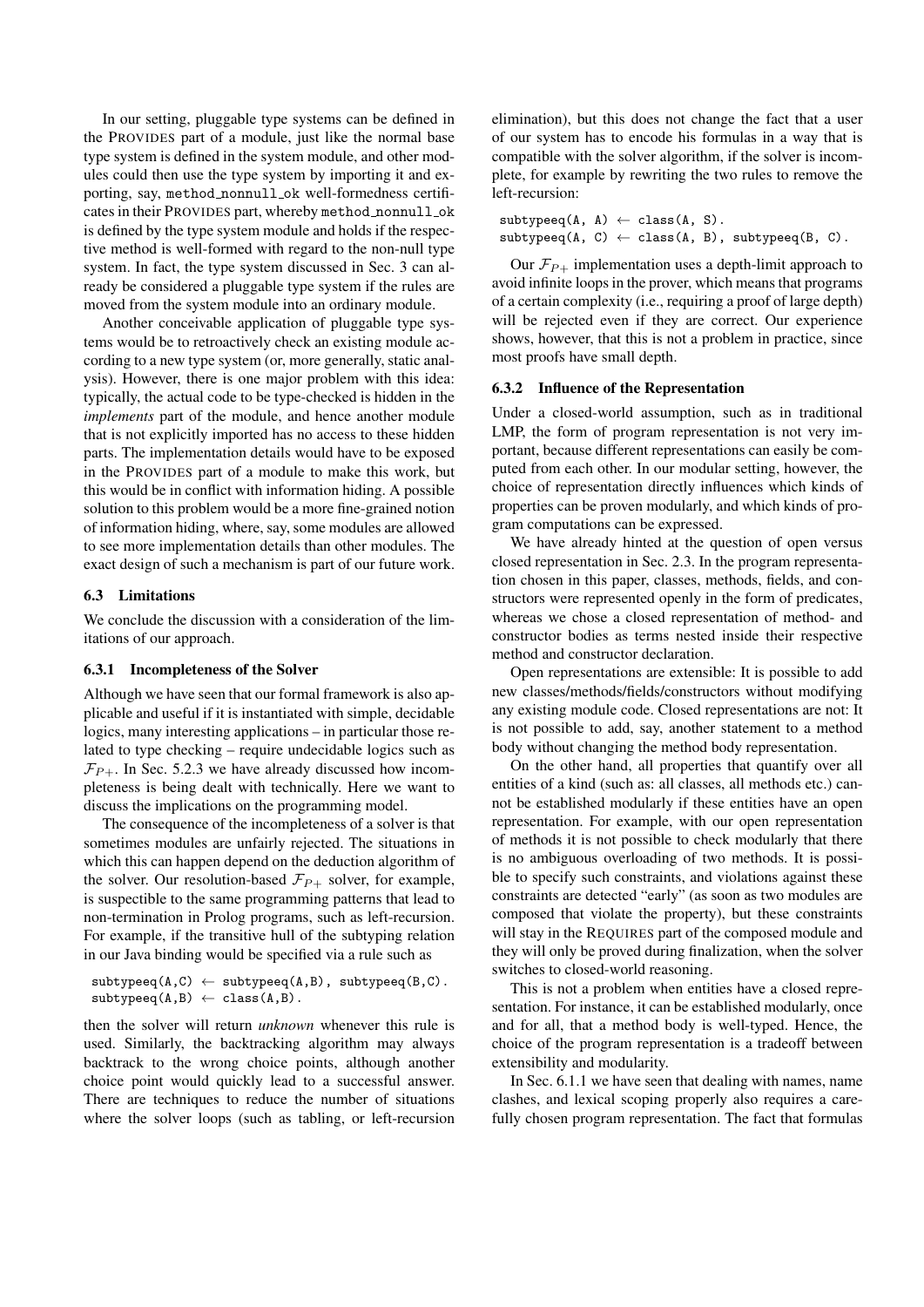in a logic do not have an "identity" (e.g., if two modules provide the same property then they are indistinguishable) has to be taken into account when encoding well-formedness constraints related to name clashes or double definitions.

Finally, the design of the information hiding discipline (the  $\hat{\mathcal{F}}$  set) influences what kinds of well-formedness constraints can be retroactively imposed on a module, since retroactive constraints (that are not anticipated by importing the module containing the checks) can only operate on the interface of the module. We have seen that this can be a limitation in the context of pluggable type systems.

## 6.3.3 Alignment with the Object Language

As discussed in Sec. 3.5, it is the responsibility of the programmer to make sure that the constraints modeled into the system module are sufficient to make sure that no wellformedness errors arise after code generation. If the wellformedness constraints of an object language were available as a machine-readable specification (rather than being burried in a compiler or an informal language specification), then it might be possible to design a frontend for the language the specification is written in, such that the checks agree by construction with the specification.

## 6.3.4 No Silver Bullet

The fact that program generators can seemingly be checked so easily once and for all may seem to be a bit suspicious. However, logic solvers are no silver bullet to the problem, and the fact that program generators can be checked is not due to some black magic but due to a careful declaration of the requirements on the input of the program generators.

To illustrate this point, consider a method generator, which takes a method body  $B$  (or other statement) and produces a method that is equivalent to

```
void execNtimes(int n) {
 for (int i=0; i<n; i++) {B}}
```
How could this generator be proved safe, once and for all?  $B$  might have open variables that must be available in the context.  $B$  may declare itself a variable  $i$  or  $n$  which clash with the loop variable or the method argument, respectively. B may itself not even be a well-typed statement.

The answer to this question is that the REQUIRES interface of this code generator must be derived from the definition of the typing rule of the for statement. For better readability, we will not use Prolog syntax in the following, but standard type system notation. The (simplified) typing rule for for loops will typically be something like

$$
\frac{\Gamma \vdash e : \texttt{int} \quad \Gamma \cup \{i : \texttt{int}\} \vdash c : \texttt{bool} \quad \Gamma \cup \{i : \texttt{int}\} \vdash b : \texttt{void}}{\Gamma \vdash \texttt{for} \ (\texttt{int} \ i = e; c; i++) \ \{b\} : \texttt{void}}
$$

and in  $\mathcal{F}_{P+}$  this typing rule would be encoded as a universally quantified implication. Obviously, in the specific example above, the body has to fulfill the constraint  $C = \{i :$  int,  $n : int$   $\vdash B : void$ , hence the program generator will only be accepted by the system if  $C$  is demanded as a constraint on the input of the program generator.

Hence, in general, to prove program generators correct, one has to look at the proof tree that the solver will attempt to generate, check what the solver will try to prove about the input parameters, and add these properties to the REQUIRES interface of the program generator.

# 7. Related Work

Our work is related to three different areas of work: program generation, module systems and separate compilation, and logic programming.

## 7.1 Program Generation

There is a wide spectrum of program generation and metaprogramming approaches, such as macros, C++ templates, meta-object protocols, open compilers, or logic metaprogramming, the latter being the starting point of this work. Typically, these approaches are not modular, and checking only takes place on generated programs. Logic metaprogramming was investigated in detail in the PhD theses of [14] and [39]. Despite its generality and expressiveness, there have not been many follow-up works, although more recently several forms of logic metaprogramming have become popular again as program query languages [18, 23, 34].

There are various approaches to make certain forms of static metaprogramming safe [17, 19, 25–27]. CJ [26] offers statically safe conditional declarations. CTR [19] as well as safegen, MJ and MorphJ [25, 27, 28] offer forms of statically safe iteration over, say, the methods of a class, which can then be used to generate various forms of wrappers. These works are tailored towards a specific object language and a specific form of metaprogramming. Hence our work is not a "competitor"; rather, our formal model provides a common foundation for these works in that it characterizes the relation between modular checking and expressiveness of the metalanguage. We believe that each of these languages corresponds to a particular program representation, system module, and logic in our model. Our logic  $\mathcal{F}_{P+}$  is more expressive than any of these approaches, albeit at the price of an undecidable solver.

Staging [38], such as in MetaML or MetaOCaml, can also be seen as a form of statically safe program generation, but staging does not increase the expressiveness of the language; it is mainly a technique for program specialization.

## 7.2 Module Systems and Separate Compilation

There is a large body of literature on module systems in both functional and object-oriented programming, but few of these works deal with the problem of incorporating metaprogramming into the module system.

The work of Cardelli [8] was the first to formally investigate the issue of separate checking, and his formal model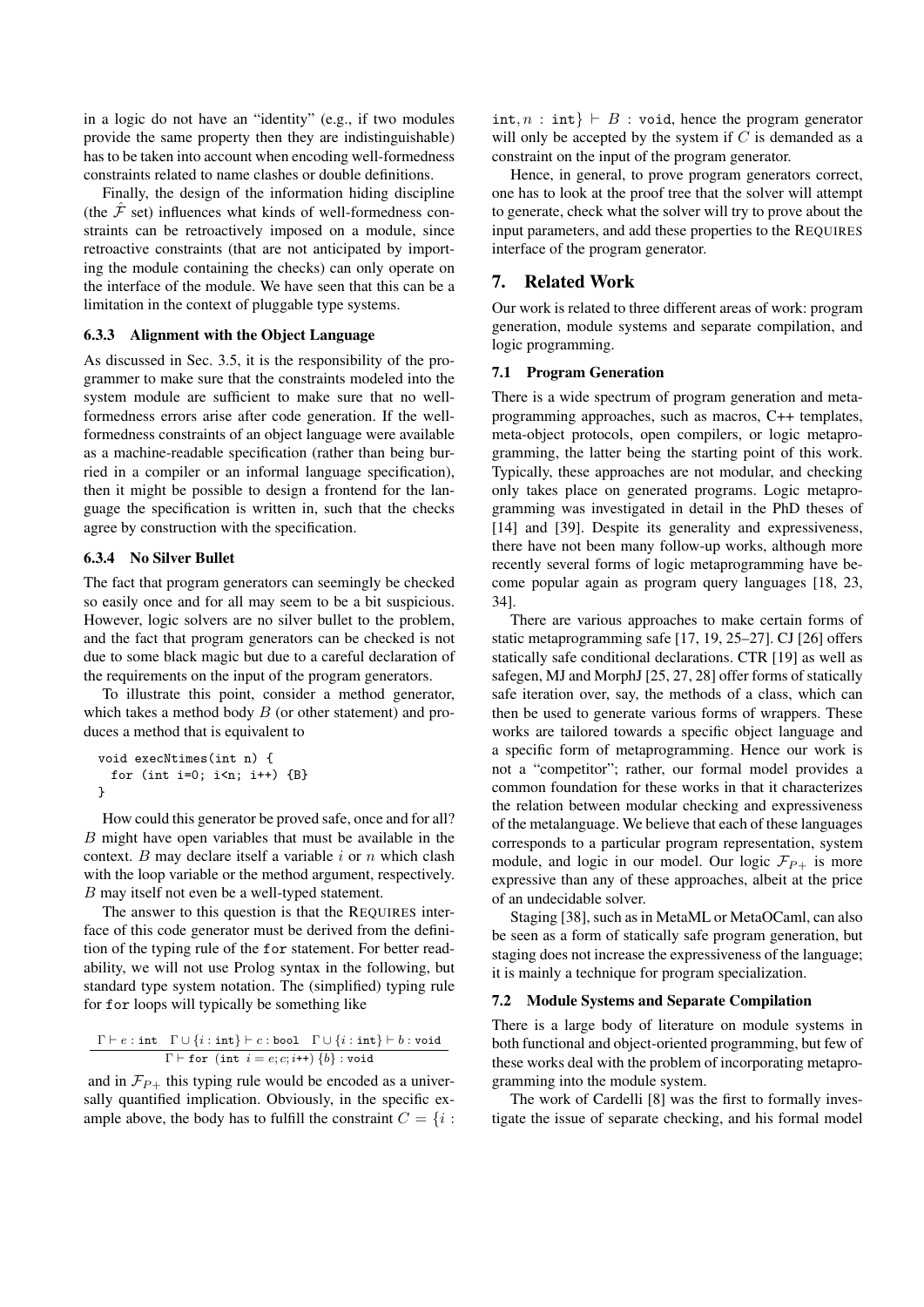was an important inspiration for this work. In fact, this whole work started with the idea of what happens if one revisits Cardelli's definitions and generalizes name-based imports/ exports to arbitrary formulas in a logic. Sec. 6.1.1 makes this connection explicit.

Ancona et al. [1, 2] discuss the problems of modular checking, separate compilation and linking in the context of the Java programming language. In order to cope with inter-module dependencies, they introduce a special kind of bytecode, called *polymorphic bytecode*, which can be used to infer constraints on possible linking contexts. This can be seen as an interface which consists of formulas described in a non-trivial logic. Their approach is tailored to separate checking of Java and hence complementary to our work. However, the idea to infer the requirements from the code rather than writing them down explicitly would also be interesting in our setting.

Many module or type systems allow some form of interface parameterization, such as generics in Java, SML functors, or typed  $\lambda$ -calculi where types can be parameterized by types (higher-order types) or values (dependent types). In such languages, the "matching" process between required and provided interfaces also involves some form of inference or, more generally, computation. However, these forms of parameterization do typically not involve computations over reifications of programs, which is the main source of the expressive power of metaprogramming.

The idea to express module consistency and compatibility by means of logic validity and consistency can also be found in other works on interface languages such as [10, 13, 20], but none of these works deal with the problem of modular metaprogramming.

## 7.3 Logic and Logic Programming

There is a large amount of work on module systems for logic programming, such as the module system for Prolog from [7], but all these approaches use predicate *names* and *properties* (such as arity, argument types, modes) as the basic building blocks of interface specifications, but not the logic itself as in our approach. Although module systems have been proposed for metaprogramming in logic [24, 29], these approaches are either based on names of language symbols (or declarations) and relations are usually expressed as parametrization of declarations over names or signatures, or use features that modularize the definition of predicates, but not of arbitrary logic formulas.

In the context of logic meta programming, De Volder et al. [16] propose a generic component model which is syntactically similar to our modules in that a component consists of a REQUIRES and PROVIDES interface together with an implementation, which is a list of clauses. In contrast to our framework, De Volder et al.'s component model lacks support for static checking of well-formedness and instead focuses on composition. Therefore, the approach can not be compared to the framework developed in this paper.

As described earlier, our logic  $\mathcal{F}_{P+}$  is a straightforward extension of (pure) Prolog with universally quantified goals and implications as goals - techniques well-known from λProlog [33]. Our treatment of inconsistency via a designated  $\perp$  constant is also standard [31].

In our future work, we would like to explore the use of other logics, such as full λProlog, as MDL in more detail. For this work, our main goal in the design of  $\mathcal{F}_{P+}$  was to keep it as simple as possible, such that the description of this specific logic does not distract from our general module framework, which we consider the main contribution of this work.

Institutions [22] are similar to our axiomatization of module description logics in that both are abstractions over a range of concrete logics. However, the results in the literature on institutions are mainly about the problem of composing different logics, whereas our work is about the composition of modules that are formulated in the same logic.

## 8. Conclusions and Future Work

We have shown that it is possible to tame the tiger: Expressive static metaprogramming via LMP can be reconciled with separate checking. We have presented a formal framework which identifies very general conditions under which separate checking is sound, and have described the implementation of a powerful metaprogramming system which has been designed according to the formal framework.

Our future work will concentrate on four areas: First, we want to explore the trade-off between openness and separate checking in more detail. Second, we want to model existing safe metaprogramming systems such as those described in the previous section in our work. We believe that the design of an MDL and program representation for these approaches will give new insights into their expressiveness and makes it easier to compare safe metaprogramming approaches. Third, we want to investigate a larger space of possible logics and their utility for metaprogramming, such as full first or higher-order logic. Fourth, we want to study the relation between the expressiveness of type systems viewed as a logic (Curry-Howard isomorphism) and MDLs.

#### References

- [1] D. Ancona, F. Damiani, S. Drossopoulou, and E. Zucca. Polymorphic bytecode: Compositional compilation for Java-like languages. In *Proceedings of the 32th Symposium on Principles of Programming Languages (POPL '05)*, New York, NY, USA, 2005. ACM Press.
- [2] D. Ancona, G. Lagorio, and E. Zucca. Flexible type-safe linking of components for Java-like languages. In *Proceedings of the 7th Joint Modular Languages Conference (JMLC '06)*, volume 4228 of *Lecture Notes in Computer Science*, pages 136–154, Berlin, Heidelberg, 2006. Springer Verlag.
- [3] Chris Andreae, James Noble, Shane Markstrum, and Todd Millstein. A framework for implementing pluggable type systems. In *Proceedings of the 21st conference on Object-*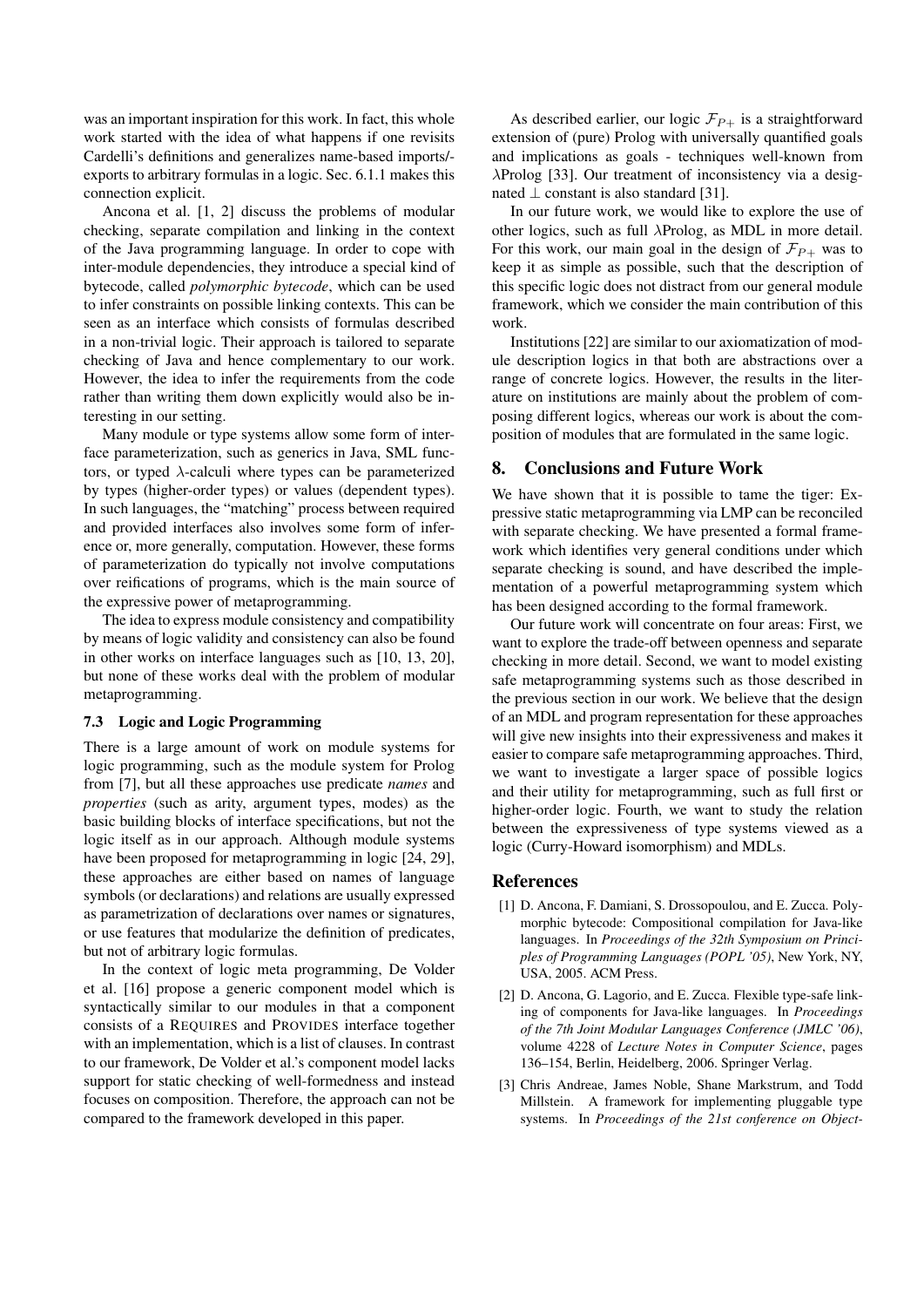*Oriented Programing, Systems, Languages, and Applications (OOPSLA '06)*, pages 57–74, New York, NY, USA, 2006. ACM Press.

- [4] Don Batory. Feature models, grammars, and propositional formulas. In *Proceedings of the 9th International Software Product Line Conference (SPLC '05)*, volume 3714 of *Lecture Notes in Computer Science*, Berlin, Heidelberg, 2005. Springer Verlag.
- [5] David Benavides, Pablo Trinidad, and Antonio Ruiz-cortés. Automated reasoning on feature models. In *Proceedings of the 17th Conference on Advanced Information Systems Engineering (CAiSE '05)*, volume 3520 of *Lecture Notes in Computer Science*, pages 491–503, Berlin, Heidelberg, 2005. Springer Verlag.
- [6] Gilad Bracha. Pluggable type systems, 2004. OOPSLA Workshop on Revival of Dynamic Languages.
- [7] Daniel Cabeza and Manuel Hermenegildo. A new module system for Prolog. In *Computational Logic (CL 2000)*, volume 1861 of *Lecture Notes in Computer Science*, pages 131–148, Berlin, Heidelberg, 2000. Springer Verlag.
- [8] Luca Cardelli. Program fragments, linking, and modularization. In *Proceedings of the 24th ACM SIGPLAN-SIGACT symposium on Principles of Programming Languages (POPL '97)*, pages 266–277, New York, 1997. ACM Press.
- [9] S. Ceri, G. Gottlob, and L. Tanca. What you always wanted to know about datalog (and never dared to ask). *IEEE Transactions on Knowledge and Data Engineering*, 01(1):146–166, 1989.
- [10] Arindam Chakrabarti, Luca de Alfaro, Thomas A. Henzinger, Marcin Jurdzinski, and Freddy Y. C. Mang. Interface compatibility checking for software modules. In *Proceedings of the 14th International Conference on Computer Aided Verification (CAV '02)*, pages 428–441, Berlin, Heidelberg, 2002. Springer Verlag.
- [11] Shigeru Chiba. A metaobject protocol for C++. In *Proceedings of the 10th conference on Object-Oriented Programing, Systems, Languages, and Applications (OOPSLA '95)*, pages 285–299, New York, 1995. ACM Press.
- [12] Shigeru Chiba. Load-time structural reflection in Java. In *Proceedings of the 14th European Conference on Object-Oriented Programming (ECOOP '00)*, volume 1850 of *Lecture Notes in Computer Science*, pages 313–336, Berlin, Heidelberg, 2000. Springer Verlag.
- [13] Luca de Alfaro and Thomas A. Henzinger. Interface automata. In *Proceedings of the 8th European software engineering conference held jointly with 9th ACM SIGSOFT international symposium on Foundations of software engineering (ESEC/FSE-9)*, pages 109–120, New York, USA, 2001. ACM Press.
- [14] Kris De Volder. *Type-Oriented Logic Meta Programming*. PhD thesis, Vrije Universiteit Brussel, 1998.
- [15] Kris De Volder. Implementing design patterns as declarative code generators. http://www.cs.ubc.ca/~kdvolder/ publications/design\_patterns-abstract.htm, 2001.
- [16] Kris De Volder, Johan Fabry, and Roel Wuyts. Logic meta components as a generic component model. In *Fifth In-*

*ternational Workshop on Component-Oriented Programming, Workshop reader of ECOOP '00*, 2000.

- [17] Dirk Draheim, Christof Lutteroth, and Gerald Weber. A type system for reflective program generators. In *Proceedings of the 4th international conference on Generative programming and component engineering (GPCE '05)*, Lecture Notes in Computer Science, pages 327–341, Berlin, Heidelberg, 2005. Springer Verlag.
- [18] Michael Eichberg, Sven Kloppenburg, Karl Klose, and Mira Mezini. Defining and continuous checking of structural program dependencies. In *Proceedings of the 30th international conference on Software engineering (ICSE '08)*, pages 391– 400, New York, NY, USA, 2008. ACM Press.
- [19] Manuel Fähndrich, Michael Carbin, and James R. Larus. Reflective program generation with patterns. In *Proceedings of the 5th international conference on Generative programming and component engineering (GPCE '06)*, pages 275– 284, New York, NY, USA, 2006. ACM Press.
- [20] Robert Bruce Findler, Mario Latendresse, and Matthias Felleisen. Behavioral contracts and behavioral subtyping. In *Proceedings of the 8th European software engineering conference held jointly with 9th ACM SIGSOFT international symposium on Foundations of software engineering (ESEC/FSE-9)*, pages 229–236, New York, NY, USA, 2001. ACM Press.
- [21] Erich Gamma, Richard Helm, Ralph Johnson, and John Vlissides. *Design Patterns*. Addison-Wesley Professional, Indianapolis, USA, January 1995.
- [22] J.A. Goguen and R.M. Burstall. Introduction to institutions. In *Logic of Programs, Workshop, Carnegie Mellon University*, volume 164 of *Lecture Notes in Computer Science*, pages 221–256. Springer Verlag, 1983.
- [23] Elnar Hajiyev, Mathieu Verbaere, and Oege de Moor. Codequest: Scalable source code queries with datalog. In *Proceedings of the 20th European conference on Object oriented programming (ECOOP '06)*, volume 4067 of *Lecture Notes in Computer Science*, pages 2–27, Berlin, Heidelberg, 2006. Springer Verlag.
- [24] P. Hill. A module system for meta-programming. *Logic Program Synthesis and Transformation – Meta-Programming in Logic*, 883:395–409, 1994.
- [25] Shan S. Huang and Yannis Smaragdakis. Expressive and safe static reflection with MorphJ. In *Proceedings of the 2008 ACM SIGPLAN conference on Programming language design and implementation (PLDI '08)*, pages 79–89, New York, NY, USA, 2008. ACM Press.
- [26] Shan S. Huang, David Zook, and Yannis Smaragdakis. cJ: enhancing Java with safe type conditions. In *Proceedings of the 6th international conference on Aspect-oriented software development (AOSD '07)*, pages 185–198, New York, NY, USA, 2007. ACM Press.
- [27] Shan S. Huang, David Zook, and Yannis Smaragdakis. Morphing: Safely Shaping a Class in the Image of Others. In *Proceedings of the 21st European Conference on Object-Oriented Programming (ECOOP '07)*, Berlin, Heidelberg, 2007. Springer Verlag.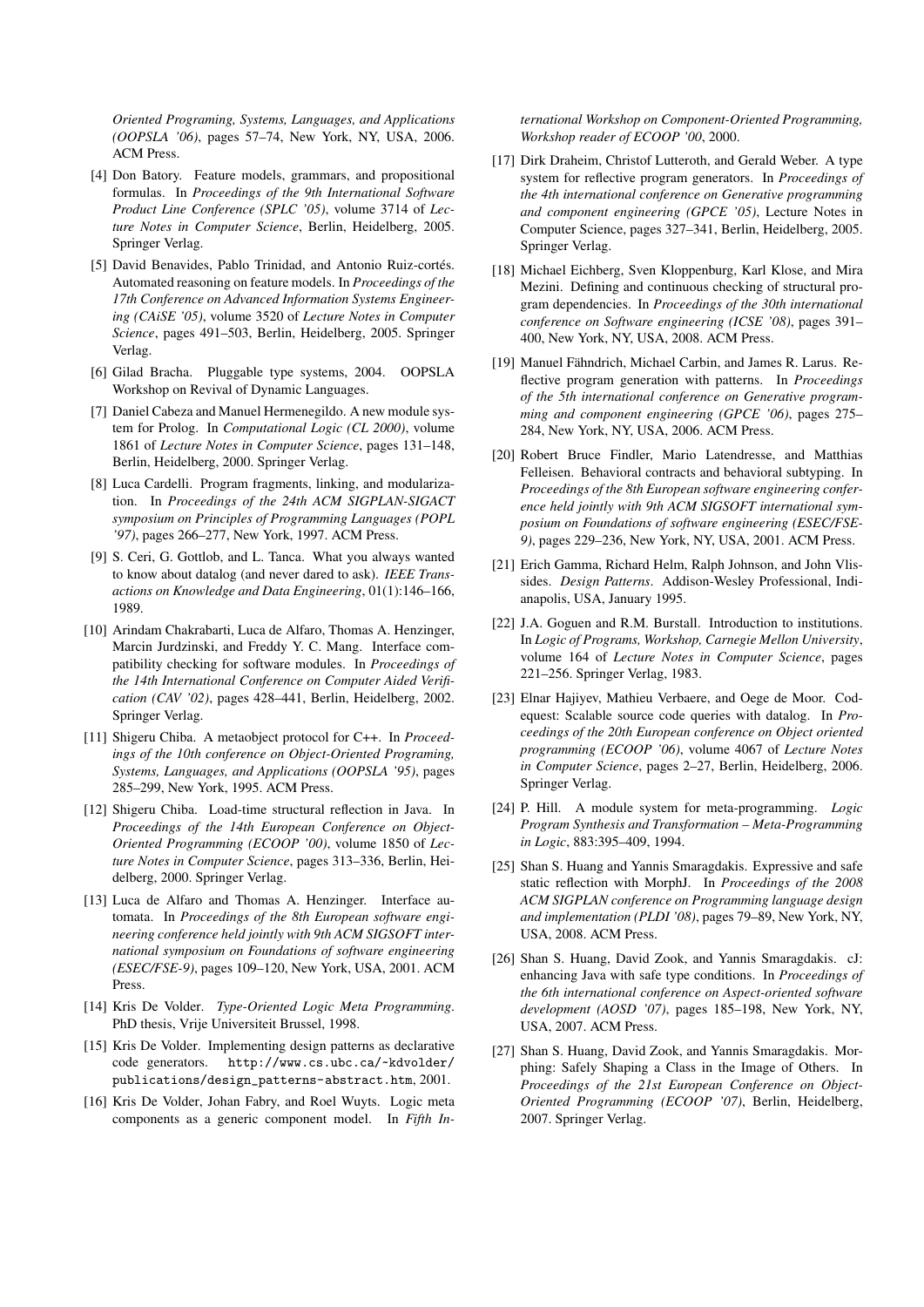- [28] Shan Shan Huang, David Zook, and Yannis Smaragdakis. Statically safe program generation with safegen. In *Proceedings of the 4th international conference on Generative programming and component engineering (GPCE '05)*, Lecture Notes in Computer Science, pages 309–326. Springer Verlag, 2005.
- [29] Evelina Lamma and Paola Mello. Modularity in logic programming. In *Proceedings of the eleventh international conference on Logic programming*, pages 15–17, Cambridge, MA, USA, 1994. MIT Press.
- [30] Kim Mens, Isabel Michiels, and Roel Wuyts. Supporting software development through declaratively codified programming patterns. In *Journal on Expert Systems with Applications*, pages 236–243, New York, NY, USA, 2001. Elsevier Science Inc.
- [31] Dale Miller. A logical analysis of modules in logic programming. *J. Log. Program.*, 6(1-2):79–108, 1989.
- [32] Gopalan Nadathur, Bharat Javaraman, and Keehang Kwon. Scoping constructs in logic programming: Implementation problems and their solutions. *J. Log. Program.*, 25(2):119– 161, 1995.
- [33] Gopalan Nadathur and Dale Miller. An overview of λProlog. In *Proceedings of the Fifth International Logic Programming Conference*, pages 810–827, Cambridge, MA, USA, 1988. MIT Press.
- [34] Klaus Ostermann, Mira Mezini, and Christoph Bockisch. Expressive pointcuts for increased modularity. In *Proceedings of the 19th European Conference on Object-Oriented Programming (ECOOP '05)*, volume 3586 of *Lecture Notes in Computer Science*, pages 214–240, Berlin, Heidelberg, 2005. Springer Verlag.
- [35] D. L. Parnas. On the criteria to be used in decomposing systems into modules. *Communications of the ACM*, 15(12):1053–1058, December 1972.
- [36] Raymond Reiter. On closed world databases. In *Logic and Databases*, pages 55–76, New York, NY, USA, 1978. Plenum Press.
- [37] Ehud Shapiro and Leon Sterling. *The Art of PROLOG: Advanced Programming Techniques*. The MIT Press, Cambridge, MA, USA, April 1994.
- [38] Walid Taha and Tim Sheard. Multi-stage programming with explicit annotations. In *Proceedings of the 1997 symposium on Partial Evaluation and semantics-based Program Manipulation (PEPM '97)*, pages 203–217, New York, USA, 1997. ACM Press.
- [39] Roel Wuyts. *A Logic Meta Programming Approach to Support the Co-Evolution of Object-Oriented Design and Implementation*. PhD thesis, Vrije Universiteit Brussel, 2001.

# APPENDIX

# A. Proofs

We will need the following lemmas for the proofs:

LEMMA 22 (Monotonicity of ifc). *If ifc*(*F*) *and*  $F' \subseteq F$ , *then ifc*( $F'$ ).

**Proof.** Assume that if  $c(F)$  and  $\neg$ if  $c(F')$ , i.e.,  $(\exists I \subseteq \hat{\mathcal{F}}) F' \cup$  $I \vdash \bot$ . By monotonicity of  $\vdash$  it follows that  $F \cup I \vdash \bot$  and therefore  $\neg$ ifc(*F*), which is a contradiction.

LEMMA 23.  $\approx_{\vdash}$  *is an equivalence relation.* 

#### Proof. We have to show:

**Reflexivity** Since  $R_1 = R_2$ , we have to show that  $P \cup R \vdash$ R, which follows from the monotonicity of  $\vdash$ .

**Symmetry** The definition of  $\approx_{\vdash}$  is symmetric.

**Transitivity** Both  $=$  and  $\vdash$  are transitive.

 $\blacksquare$ 

LEMMA 24.  $\forall k \in \mathbb{N}, M, M'$   $(M \leadsto^k M' \Rightarrow M \approx_{\vdash} M')$ 

**Proof.** The case  $k = 0$  is trivial. To prove  $k = 1$  we assume that  $(R, I, P) \rightsquigarrow (R \setminus \{f\}, I, P).$ 

Now we have to prove that  $R \cup P \vdash R \setminus \{f\}$ , which follows from 1.4 and 1.3, and  $R \setminus \{f\} \cup P \vdash R$ , which is true, because  $R \setminus \{f\} \vdash R \setminus \{f\}$  and  $P \vdash \{f\}.$ 

The case  $k > 1$  follows from Lemma 23 (transitivity of  $\approx_{\vdash}$ ).

## A.1 Theorem 7

**Proof.** Let  $I = \bigcup_{i \in \{1, ..., n\}} I_i$  be the implementation and  $P = \bigcup_{i \in \{1,...,n\}} P_i$  the PROVIDES part of the composed module. By 5.10, we can split I into two disjunct sets  $I =$  $I' \cup P'$ , where  $I' \subseteq \hat{\mathcal{F}}$  and  $P' \subseteq P$ . Because all modules are compatible, we have if  $c(P)$  and by Lem. 22 we get if  $c(P')$ , which means that  $P'$  is consistent together with arbitrary implementation formulas, and in particular it is consistent with  $I'$ . From this follows that  $I \not\vdash \bot$ .



## A.2 Lemma 9

**Proof.** By definition of  $\leadsto$ , M' is valid. If M' were inconsistent, then M would have been inconsistent, too, by Lemma 22. But  $M$  is consistent by assumption, hence  $M'$  must be consistent.

## A.3 Theorem 12

**Proof.** Let  $M = (R_1 \cup R_2, I_1 \cup I_2, P_1 \cup P_2)$ . Since M' and  $M''$  are minimal reductions of M, we have  $M \leadsto^k M'$  and  $M \rightsquigarrow^l M''$ . By Lemma 24 it follows that  $M \approx_{\vdash} M'$  and  $M \approx_{\text{max}} M''$  and by transitivity and symmetry of  $\approx_{\text{max}}$  we have  $M' \approx_{\vdash} M''$ .

## A.4 Theorem 14

**Proof.** Let  $M_i = (R_i, I_i, P_i)$  for  $i = 1, 2$ . Let  $M =$  $(R_1 \cup R_2, I_1 \cup I_2, P_1 \cup P_2)$  as in the first step in Def. 10. Then M is valid because for each  $f \in P_1 \cup P_2$  we have  $R_1 \cup R_2 \cup I_1 \cup I_2 \vdash f$  by the validity of  $M_1$  and  $M_2$  and the monotonicity of  $\vdash$  (Def.1.3).  $(R', I', P') = (R', I_1 \cup$  $I_2, P_1 \cup P_2$  =  $M_1 \oplus_{\sigma} M_2$ . M is also consistent because ifc( $R_1 \cup R_2 \cup P_1 \cup P_2$ ) by  $M_1 \div M_2$ . By Lemma 9 consistency